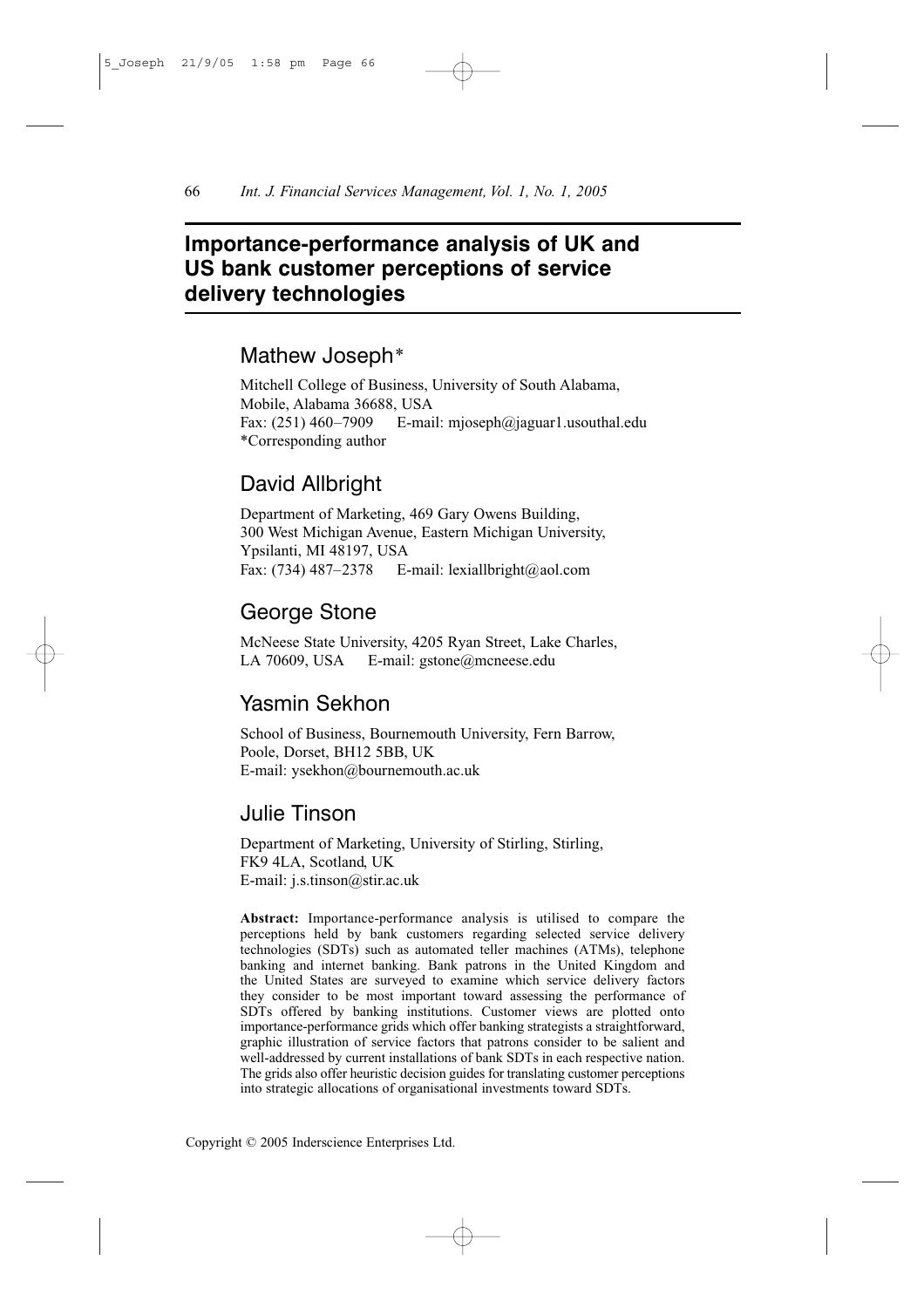**Keywords:** banking service; cross cultural comparison; customer perception; customer service; importance performance analysis; resource allocation; service delivery technologies; service performance; service quality; service strategy.

**Reference** to this paper should be made as follows: Joseph, M., Allbright, D., Stone, G., Sekhon, Y. and Tinson, J. (2005) 'Importance-performance analysis of UK and US bank customer perceptions of service delivery technologies', *Int. J. Finance Services Management*, Vol. 1, No. 1, pp.66–88.

**Biographical notes:** Dr Mathew Joseph is a professor of Marketing at University of South Alabama, Mobile, Alabama, USA. He holds an MBA from Southeast Missouri State University and a PhD from the University of Waikato in New Zealand. He has taught at universities in the USA, New Zealand, Australia and Portugal. He is the author of a number of articles in the areas of cross cultural marketing, service quality, marketing strategy, healthcare marketing, electronic marketing, service technology, international advertising and promotion, marketing to Asia and Latin America and marketing education.

Dr David Allbright (PhD in Marketing, 2000, University of Georgia, Athens, GA) has served as an assistant professor of Marketing and Sales at Eastern Michigan University in Ypsilanti, MI, at Augusta State University in Augusta, GA, and also at Georgia College in Milledgeville, GA. His present research centres on market-orientated learning and sensemaking processes within corporate strategy dialogues. Dr Allbright has also provided ten years' service as an architect of corporate marketing information systems and new media publishing systems for NASA, XEROX, Ford Motor Company, Comerica Bank and SBC Ameritech.

George W. Stone is an associate professor of Marketing at McNeese State University in Lake Charles, Louisiana. He received his undergraduate degree in 1978 from the United States Military Academy and served eight years in the US Military, to include four years serving in Europe. In addition to a BS, Dr Stone holds an MBA from Boston University and received his PhD in Marketing in 1995 from the University of Mississippi. He has taught at universities in Nicaragua, Kentucky, Ohio, and prior to his current assignment, was a tenured marketing professor at Georgia College & State University in Milledgeville, Georgia.

Yasmin K. Sekhon is a senior lecturer at Bournemouth University (UK). She is an active researcher and has published in a number of fields. Her subject specialisms include financial marketing, cross cultural marketing and consumption research. In particular she enjoys researching cross cultural projects from a number of perspectives, customer service, different industries across countries and consumer behaviour patterns, especially those from ethnic minorities. She has been publishing and lecturing for over seven years and has publications at both national and international level. Yasmin is currently working with a number of colleagues and researchers both in the UK and the USA.

Dr Julie Tinson has recently been appointed as a lecturer in Marketing at Stirling University in Scotland. Her research interests principally lie in family decision making although she has also published in the areas of consumer behaviour, health services marketing and branding. Her teaching specialism is marketing communications. This is facilitated by a wide number of funded research projects including work for Barclays Bank and, more recently, Channel 4 television.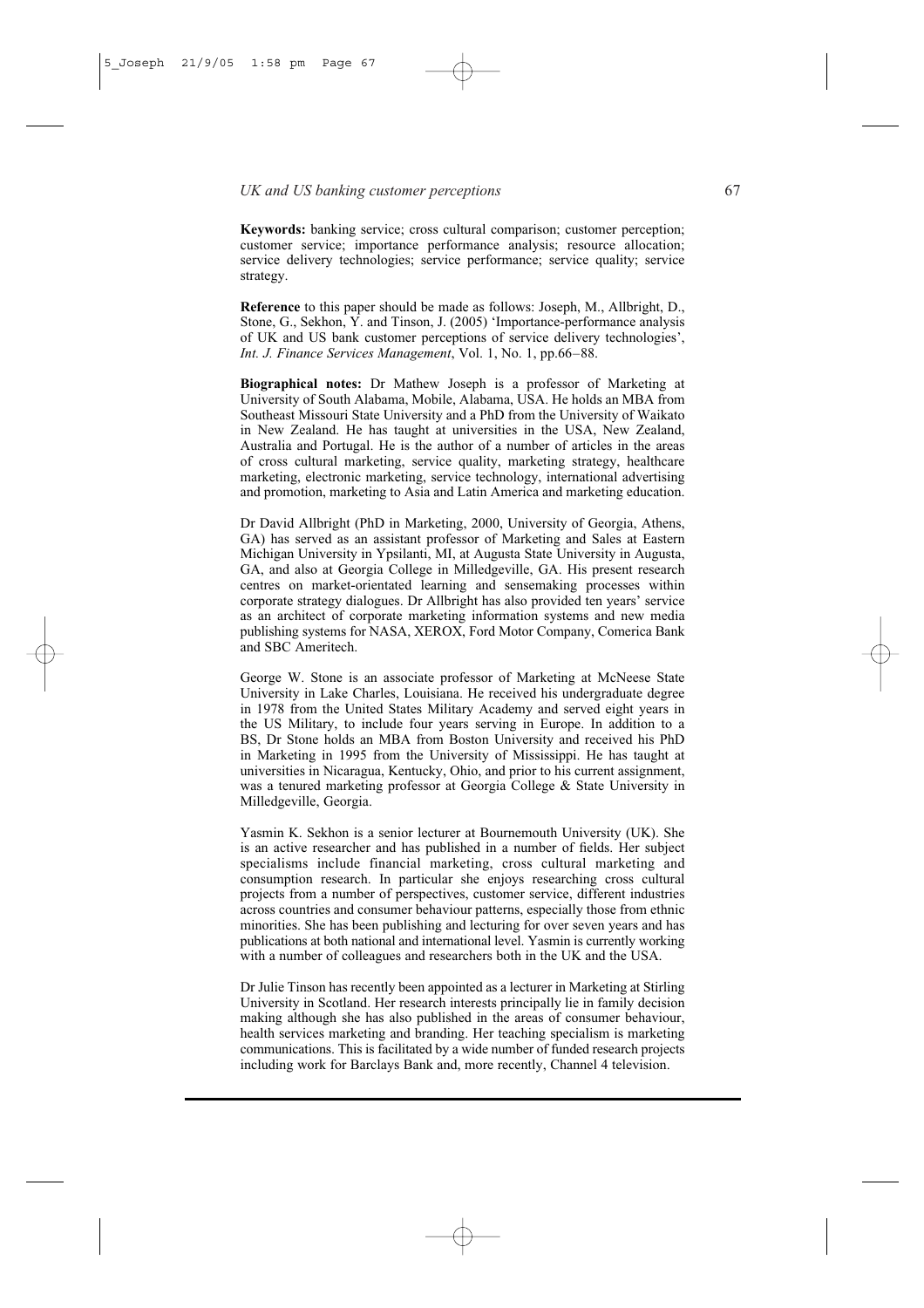#### **1 Introduction**

Customer service is a key strategic component toward enhancing corporate image, market share and profitability. Service delivery processes that satisfy customer desires or exceed service expectations can help create and maintain long-term relationships with loyal customers (Rust and Zahorik, 1993). In an effort to provide additional service delivery options to their current and prospective customers, many banking institutions have made extensive capital investments in service delivery technologies (SDTs) such as automated teller machines (ATMs), automated menu-driven telephone answering services and internet banking. As a result, banking SDTs have become ubiquitous in many countries.

Since competitive positioning now involves the implementation of various SDTs within each bank's service delivery mix, banking strategists are increasingly faced with difficult choices regarding the allocation of scarce organisational resources toward current and emerging service delivery technologies. A market-orientated firm (Kohli and Jaworski, 1990; Narver and Slater, 1990) would seek to create and nurture long-term customer relationships by identifying, understanding and satisfying customer desires in a way that would also be profitable for the firm (Slater and Narver, 2000). So, organisations focused on meeting or exceeding customer desires for selected services would endeavour to identify the service delivery technology features that customers consider most important. Similarly, customer evaluations of the performance of selected bank SDTs would inform decisions to construct, upgrade or de-emphasise each service technology offering.

Academic researchers (Hawes and Rao, 1985; Hermmasi et al., 1994; Martilla and James, 1977; Swinyard 1980) advocate the use of importance-performance analysis (IPA) as a managerially relevant approach toward translating customer perceptions of service into strategic deployments of organisational attentions and resources. There is a precedent for using IPA to gain a better understanding of banking customer perceptions of selected service factors (Ennew et al., 1993; Joseph et al., 1999; Joseph and Stone, 2003; Swinyard, 1980). Others have used IPA to study customer perceptions of service quality in healthcare (Hawes and Rao, 1985) and to interpret student evaluations of educational services (Ford et al., 1999; Ortinau et al., 1989). Leading banking practitioners (Albro, 1999; Motley, 1999) have advocated widespread adoption of the importance-performance grid (described in detail later in this article) as a useful heuristic decision tool to guide strategic analysis (e.g. the American Banking Association's Financial Client Satisfaction Index at www.clientsatisfaction.com).

Previous IPA research regarding banking customers' perceptions of bank service delivery technologies have focused on single-country studies including the United States (Joseph and Stone, 2003), Australia (Joseph et al., 1999) and the United Kingdom (Ennew et al., 1993). While the aforementioned studies have provided useful insights regarding customer perceptions *within* a single nation, these inquiries do not explicitly compare bank customer perceptions *across* two or more nations. One recent cross-country study (Pyun et al., 2002) focused primarily on internet banking services rather than on capturing customer evaluations of the broader spectrum of technology-based service delivery systems.

This article begins to address the gap in the literature by conducting an importance-performance analysis of customer perceptions regarding bank service delivery technologies within two countries: the United Kingdom (UK) and the United States (US). The inquiry centres on descriptive endeavours rather than on theory testing.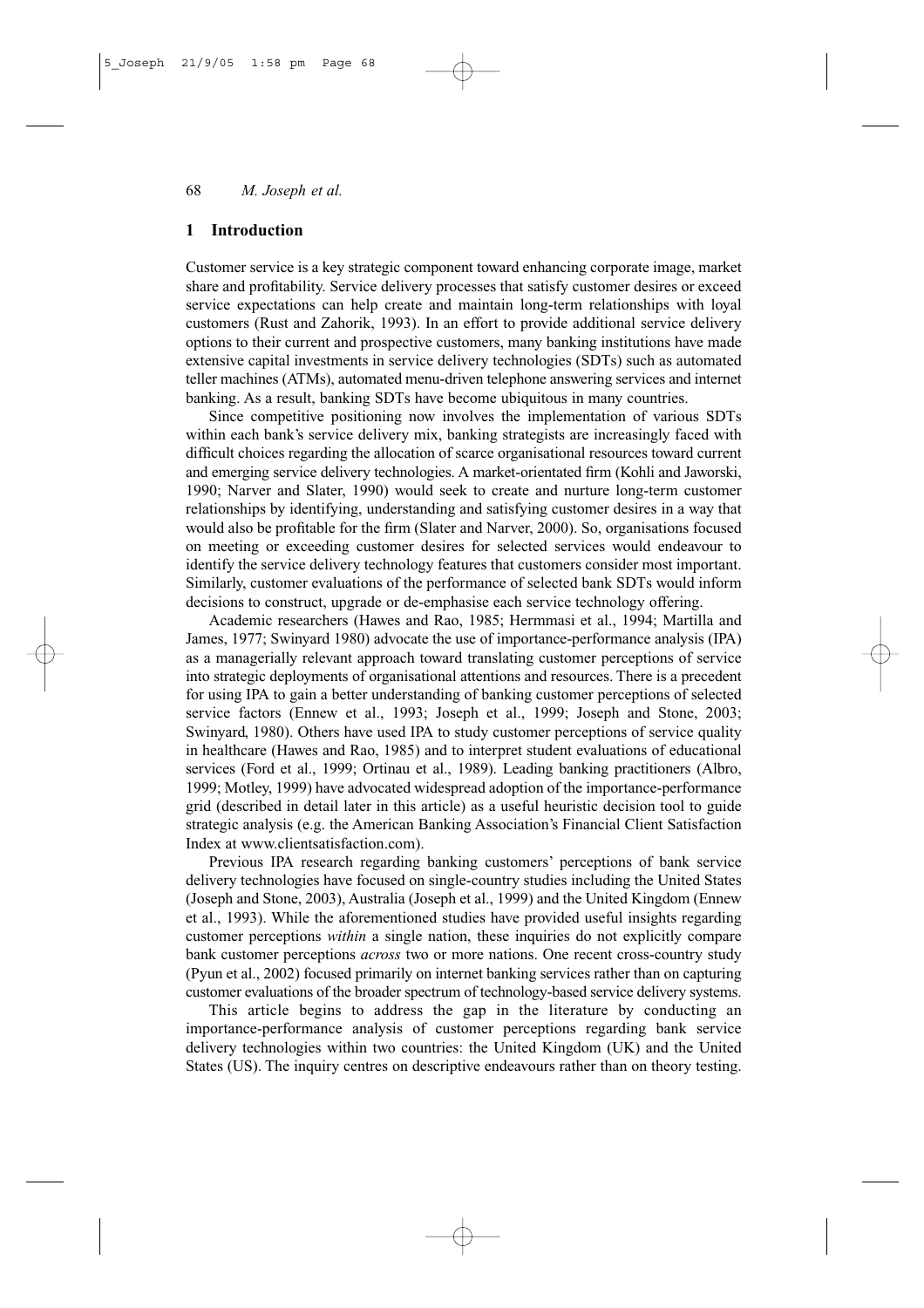The study also focuses on summarising customer evaluations of a wider variety of bank service delivery technologies than was addressed by a previous cross-country study (Pyun et al., 2002).

Another contribution of this report is that several previous suggestions (Albro, 1999; Hawes and Rao, 1985; Hermmasi et al., 1994; Martilla and James, 1977; Swinyard, 1980) for implementing an IPA are integrated into a more comprehensive approach. Of particular relevance to banking strategists is a detailed explanation of how to construct and reflect upon an importance-performance grid (I-P grid) which is a straightforward, graphic illustration of service delivery factors that customers consider to be good enough, in need of more attention, or perhaps receiving too much organisational attention and resources. This article also extends the IPA methodology for use in a dual-country inquiry. I-P grids are presented in this article to provide graphic illustrations of UK and US customer perceptions of banking SDTs within each country.

The importance-performance analysis methodology is detailed later, along with findings, conclusions, implications for practitioners and implications for future academic research. Firstly, the following section examines relevant literature that discusses the strategic impact of creating, implementing and updating various banking SDTs.

### **2 Strategic perceptions of banking service delivery technologies**

Many banks originally implemented service delivery technologies as a way of reducing internal costs. For example, ATMs and automated, menu-driven telephone answering services could absorb some demand for services provided traditionally by bank personnel. Besides reducing personnel costs, banks could also reduce transaction costs by realising an increase in speed, efficiency and consistency by which their internal operations processes would handle a multitude of repetitive financial transactions (Alstad, 2002; Byers and Lederer, 2001).

Some bank customers may resist utilising banking SDTs because they may be unfamiliar with the technology, feel uncomfortable with using the SDT, mistrust the outcomes of using the service delivery process, or simply prefer having face-to-face contact with bank personnel. On the other hand, there is a growing segment of bank customers that prefer to utilise self-service delivery systems to conduct at least of portion of their banking transactions (Pyun et al., 2002; Quinn, 1996). Many individuals feel empowered when they are given the option to forgo interacting with bank personnel to instead complete their banking transactions on their own through ATMs, telephone calls or the internet. These individuals are often willing to trade-off the flexible, real-time assistance of person-to-person contact with bank employees to instead enjoy the feeling of increased control and autonomy that they receive through the use of self-service delivery technologies (Bateson, 1985; Cowles and Crosby, 1990). In addition, some customers perceive interactions with technology-based service delivery processes to be faster and more efficient than similar interactions with service employees (Ledingham, 1984). Other benefits for customers that utilise SDTs include the increased convenience of having 24-hour-a-day, seven-days-a-week access to selected financial services from a multitude of access locations – including from their own home telephone or computer.

Since a growing segment of bank customers now perceive SDTs to provide multiple benefits including convenience, accessibility, autonomy and control, banking strategists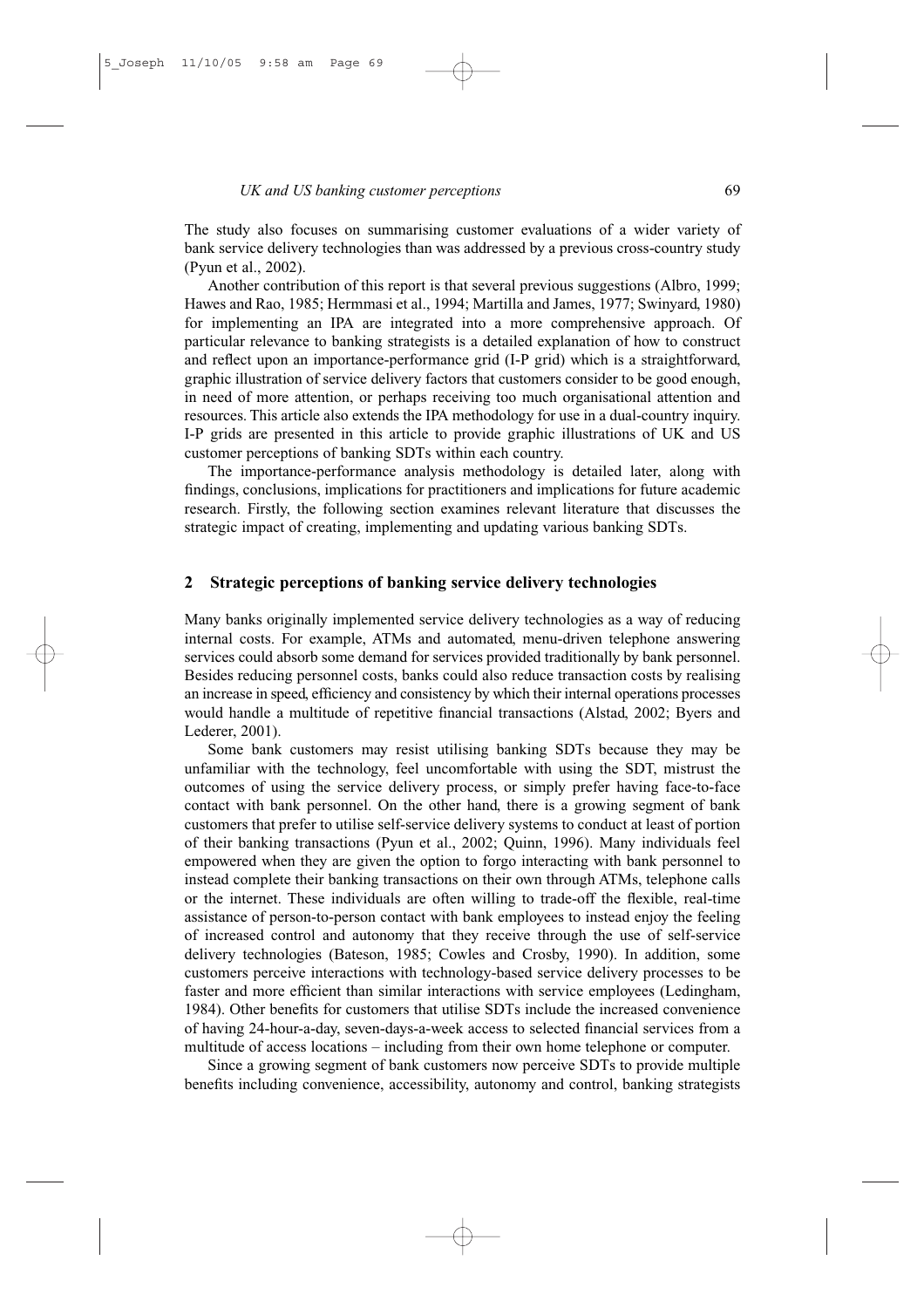may consider making investments in SDTs as a way to attract and retain this segment of customers. Increased investments in SDTs may allow banks to reap the benefits of increased customer loyalty and service satisfaction in addition to the original benefits of reduced internal costs and increased operational efficiencies.

However, SDTs are not a panacea. Banking strategists must remember that there is a continuum of customer preferences for service delivery contact processes. For example, customers may desire various 'who/what' combinations (Dabholkar, 1994) of service delivery contact processes including customer-to-employee, customer-to-technology, customer-to-employee with assistance from technology, or customer-to-technology with assistance from employee. In addition, there is a continuum of customer choices regarding the location for consummating service transactions including the bank's branch office, the customer's home, or various 'neutral locations' (Dabholkar, 1994) such as wireless internet access areas or ATMs in airports and grocery stores.

Customers may also differ as to the degree of importance they place upon various service quality evaluation criteria such as the speed and efficiency in consummating a service transaction, accuracy of the outcome of a transaction, feelings of autonomy and self-control during a transaction, widespread accessibility to a service, ease of understanding of how to use a service, amount of time spent waiting in a service delivery queue, feelings of personal comfort and safety, availability of employees to handle complaints, confidence in the bank, personalised greetings from technologies/employees and aesthetic surroundings (Joseph and Stone, 2003).

The preceding survey of literature which describes and theorises about customer perceptions and preferences for SDTs suggests that bank strategists must sift through a daunting cornucopia of service factors during attempts to prioritise SDT resource allocations. Informed strategic decisions would be greatly assisted by addressing the following questions: Which aspects of SDTs do bank customers perceive to be most valuable or important? Are bank patrons currently satisfied with the SDTs that are offered? Which aspects of current SDTs warrant increased organisational emphasis and attention? Which service elements do customers consider to be 'good enough?' Which service factors are not considered important enough by customers to warrant additional organisational attention and resources? Do banking customer perceptions of service delivery technologies differ across countries? The following section describes how the IPA methodology can be used toward addressing the preceding questions.

### **3 Methodology: importance-performance analysis**

A survey of approaches toward conceiving and implementing an importance-performance analysis (Albro, 1999; Hawes and Rao, 1985; Hermmasiet al., 1994; Martilla and James, 1977; Swinyard, 1980) indicates that IPA essentially involves the following steps. Firstly, utilise focus groups or experts to create a list of salient attributes for selected service delivery technology offerings. Next, devise a survey instrument to determine the relative level of importance that patrons assign to each service delivery factor and also to obtain customer evaluations regarding the actual performance of each service factor. Finally, plot aggregate customer viewpoints on an importance-performance grid (I-P grid) that can promote strategic analysis which informs the allocation of scarce organizational resources (Martilla and James, 1977).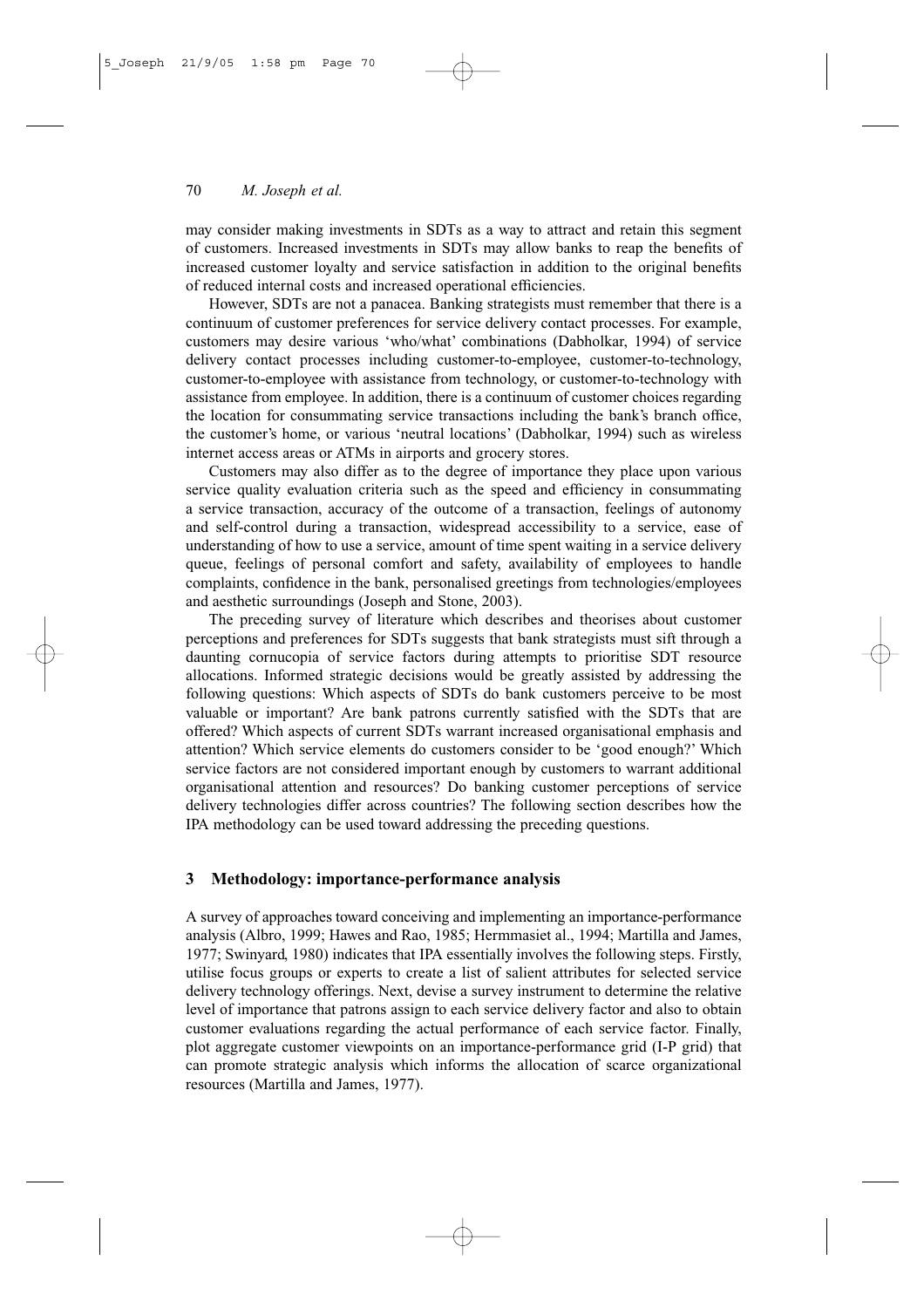A more detailed description of the focus groups and the survey instruments used to ascertain the respective perceptions of US and UK bank patrons will be presented later in this article in the section titled 'Data Collection'. The remainder of the present section provides an in-depth explanation of how to create and analyse an importance-performance grid (Martilla and James, 1977).

Figure 1 presents a generic example of an importance-performance grid (I-P grid). The vertical y-axis represents the 'level of importance' and the horizontal x-axis represents the 'level of performance' that bank patrons perceive regarding selected service delivery factors. Martilla and James (1977) suggest that organisational decision makers can obtain useful conceptual insights by overlaying the importance-performance grid with the following four quadrants and labels:

- *Quadrant A (Concentrate Here):* service factors that customers consider to be relatively important – and are receiving relatively less than desired service performance.
- *Quadrant B (Keep Up The Good Work):* service factors that customers consider to be relatively important – and are receiving relatively desirable service performance.
- *Quadrant C (Low Priority):* service factors that customers consider to be relatively less important – and are receiving either adequate or less than desired service performance.
- *Quadrant D (Possible Overkill):* service factors that customers perceive as relatively less important – and are receiving better than required performance.

#### Figure 1 Interpreting the importance-performance grid



*Source:* Adapted from Martilla and James, 1977; Albro, 1999.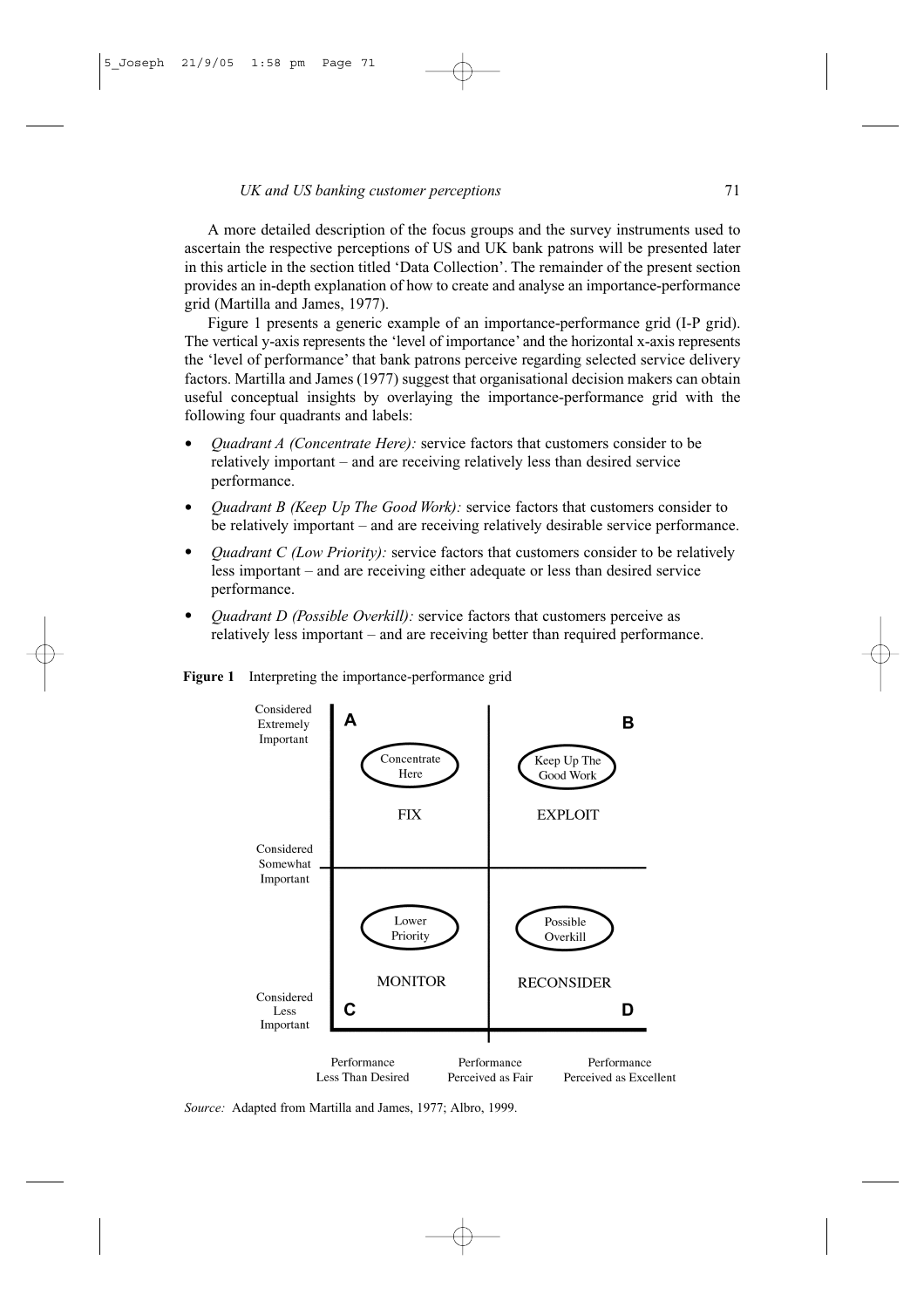Some bank industry leaders (Albro, 1999; Motley, 1999) agree that the importance-performance grid offers strategic insights for organisational decision makers faced with difficult choices regarding the allocation of scarce organisational resources toward various service offerings. The following is a short summary of how organisational analysts may translate the customer perceptions that are plotted on an I-P grid into suggestions for strategic actions.

- *Quadrant A (Fix):* Allocate additional resources toward service delivery technologies that may satisfy customers who feel under-served on relatively important matters.
- *Quadrant B (Exploit):* Continue to allocate organisational resources toward maintaining exemplary service within these relatively important service factors. In addition, consider exploiting current strategic strengths by creating advertisements that emphasise their high performance service technologies that are valued by target segments.
- *Quadrant C (Monitor):* Strategists may be hesitant to allocate scarce organisational resources toward service factors that customers consider to be less important. However, decision makers should remember that patrons may still demand a minimum level of service on relatively less important service factors.
- *Quadrant D (Reconsider):* Over-committed scarce organisational resources toward providing exemplary service delivery factors that customers consider to be relatively less important. Decision makers may wish to re-allocate resources elsewhere.

There are two common approaches (Hermmasi et al., 1994; Martilla and James, 1977) toward locating the placement of the cross-hairs that create the respective boundaries of the four quadrants of the importance-performance grid. Martilla and James (1977) advocate placing the x and y cross-hairs respectively at a grid value that corresponds to the mid-point of the original rating scales. For example, if a survey asks customers to rate the importance of each service factor on a scale of 1 to 6, then the mid-point of the rating scale is 3.5. Therefore, 3.5 would be the grid location of the horizontal cross-hair that would serve to visually divide the vertical y-axis into two areas that indicate service factors which customers consider relatively more or less important. Hemmasi et al. (1994) suggest an alternative approach that locates the two cross-hairs respectively at the overall means of the importance ratings and performance ratings across the entire list of service factors from the entire pool of surveyed customers. Interestingly, Hemmasi offers no reasons for choosing to utilise overall means to determine the placement of the grid cross-hairs versus the alternative method of utilising the mid-points of the original ratings scale that was suggested by Martilla and James (1977).

Ultimately, the subjective choice of grid cross-hair placement depends on the analyst's preferences for presenting a cogent visualisation of customer perceptions. Choose the Martilla and James method in order to compare the perception ratings of various survey groups against a common base rating, or choose the Hemmasi approach to promote a relative comparison of what various groups consider to be an average rating of importance-performance. For the purposes of this study, we have chosen the Hemmasi method of locating the grid cross-hairs because it provides a relatively more flexible and comprehensible approach toward comparing the aggregate perceptions two independent sample groups of bank patrons from different countries.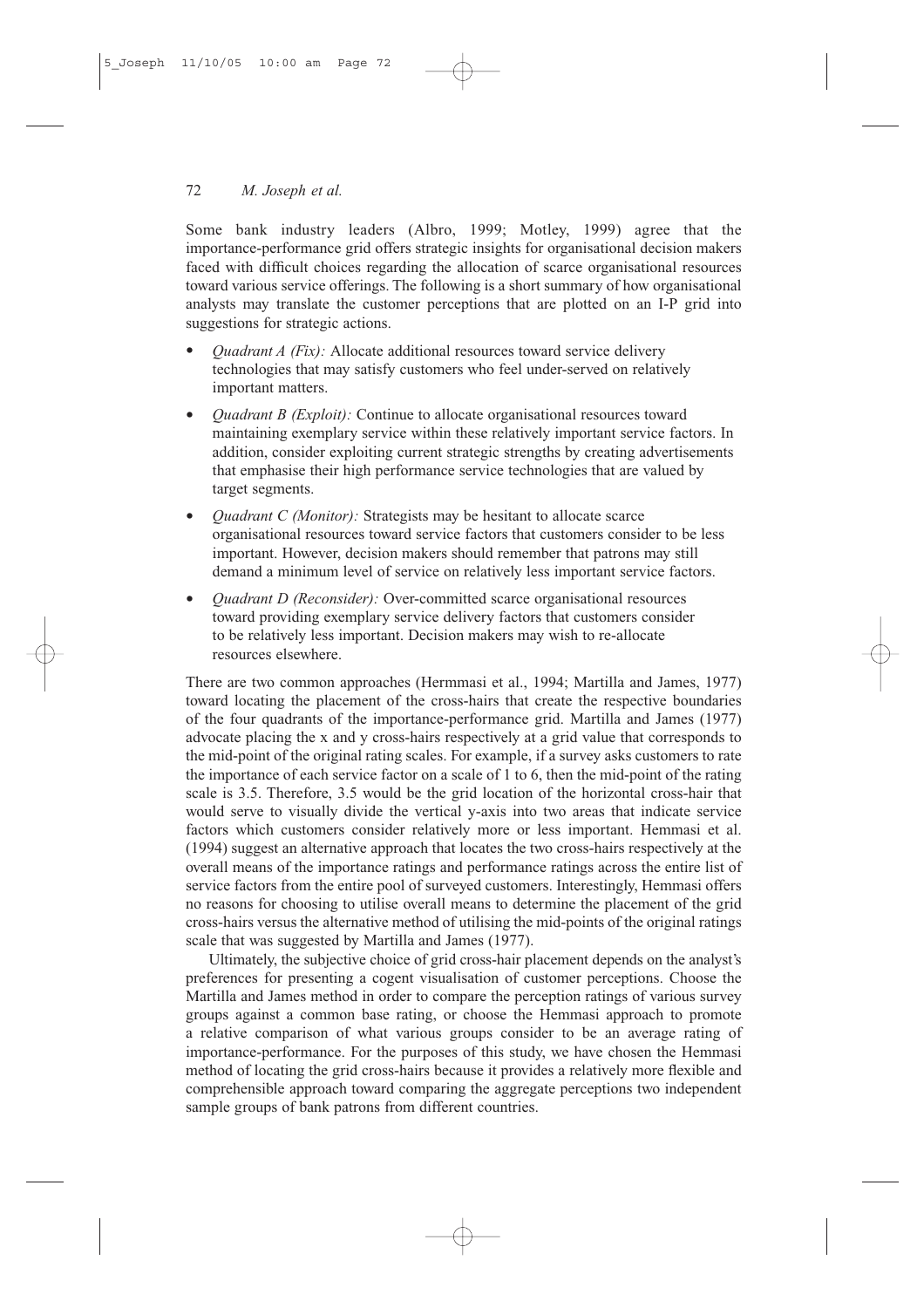### **4 Data collection**

The data for this study were collected in two stages. In stage one, customer focus groups were organised in the United States and Great Britain to obtain bank patrons' opinions regarding selected bank service delivery technologies including ATMs, telephone assistance and internet banking. Four focus groups were organised in each country. Each focus group was comprised of eight to 12 participants. One of the four groups contained younger bank patrons aged 18–24. A second group was comprised of mature customers over the age of 55. The remaining focus groups contained individuals between the ages of 35–54.

The outcome of the focus group dialogues was the creation of a list of 23 attributes of service delivery technologies deemed relatively important by discussants (see Tables 1–4 for a detailed listing of salient service delivery attributes). While bank customers in each country differed somewhat in their evaluations of the relative importance of various service factors (see Table 4) the final list of 23 items included only those items considered relatively important by either country's focus customers. The list of 23 important service delivery elements inspired the development of a survey instrument utilised in the second stage of data collection.

| Electronic bank service technologies overall |                                                                    | Importance | Performance P-I |         |
|----------------------------------------------|--------------------------------------------------------------------|------------|-----------------|---------|
| An ideal electronic banking service should:  |                                                                    |            |                 |         |
| $Q1$ :                                       | Be easy to use                                                     | 4.73       | 4.55            | $-0.18$ |
| $Q2$ :                                       | Have convenient hours of operation (24 hrs/day, 7 days/wk)         | 4.73       | 4.67            | $-0.06$ |
| Q3:                                          | Have all my banking needs included in the menu options             | 4.58       | 4.52            | $-0.06$ |
| $Q4$ :                                       | Process my transactions efficiently (so I don't need to wait)      | 4.70       | 4.42            | $-0.28$ |
| Q5:                                          | Provide brochures to new users to explain how to use services      | 4.42       | 4.06            | $-0.36$ |
| Q6:                                          | Be able to set up accounts to perform transactions immediately     | 4.40       | 4.20            | $-0.20$ |
| Q7:                                          | Be capable of performing all transactions accurately               | 4.79       | 4.59            | $-0.20$ |
| Q8:                                          | Give you a written guarantee that transactions have taken place    | 4.77       | 4.63            | $-0.14$ |
| Q9:                                          | Provide accurate records of all transactions that have taken place | 4.80       | 4.70            | $-0.10$ |
| Q10:                                         | Be personalised, (i.e. 'Greet me by using my name')                | 3.41       | 3.56            | $+0.15$ |
| $Q11$ :                                      | Provide special services for the elderly /disabled (electronic)    | 4.32       | 4.16            | $-0.16$ |
| Q12:                                         | Be able to adequately satisfy my complaints within 24 hours        | 4.38       | 4.25            | $-0.13$ |
| Q13:                                         | Provide customer feedback services                                 | 4.32       | 4.09            | $-0.23$ |
| ATMs                                         |                                                                    |            |                 |         |
|                                              | An ideal electronic banking service should:                        |            |                 |         |
| Q14:                                         | Have its ATMs conveniently located                                 | 4.77       | 4.47            | $-0.30$ |
| Q15:                                         | Provide secure services, (well lit, safe, night time ATM banking)  | 4.79       | 4.74            | $-0.05$ |
| Q16:                                         | Provide special ATM services for the disabled                      | 4.47       | 4.26            | $-0.21$ |
| Q17:                                         | Acknowledge me by name on the screen during transaction            | 3.83       | 3.83            | 0.00    |
| Q18:                                         | Have a user-friendly system to make ATM transactions easier        | 4.58       | 4.23            | $-0.35$ |

| Table 1<br>US bank customer perceptions |  |
|-----------------------------------------|--|
|-----------------------------------------|--|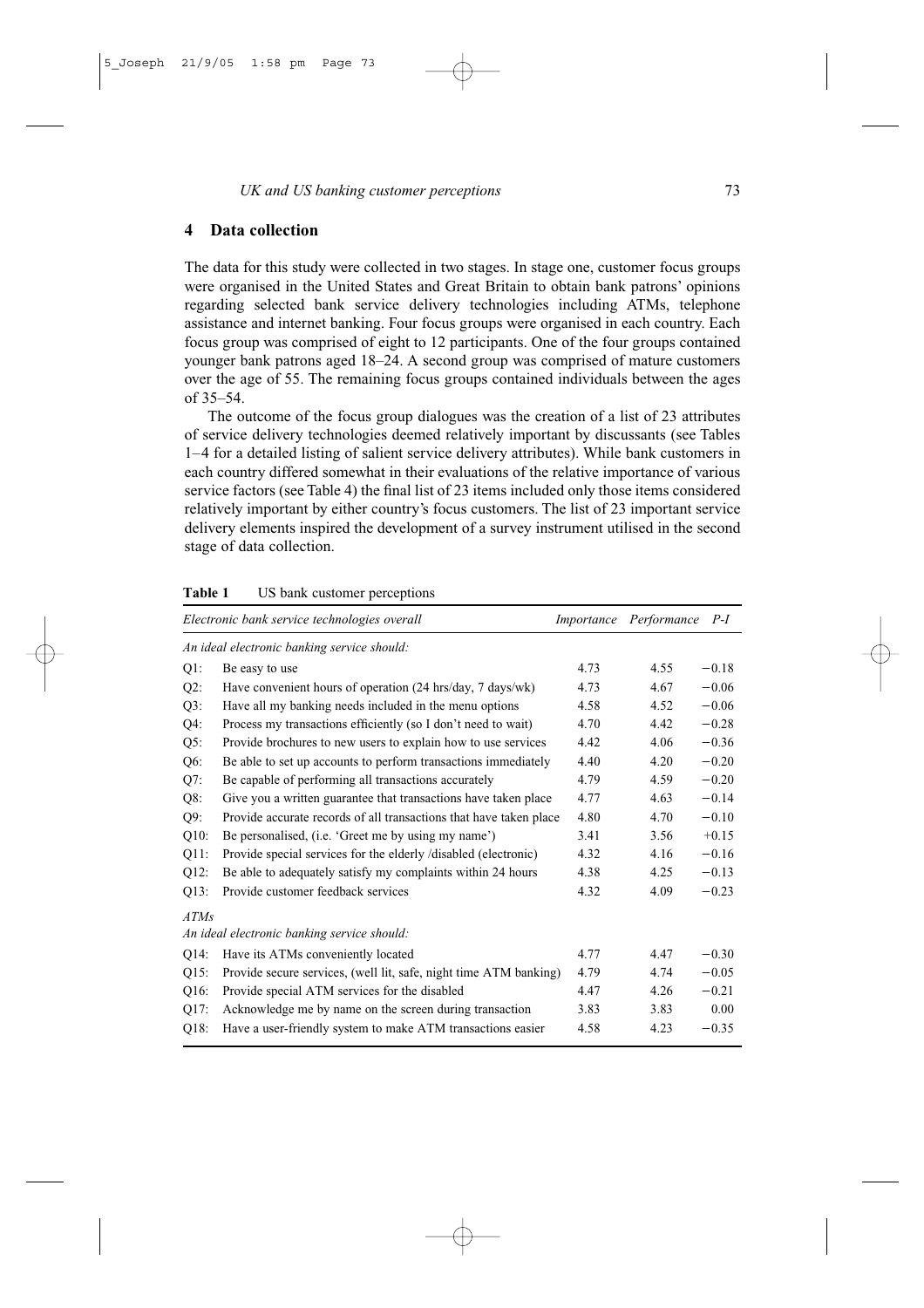### **Table 1** US bank customer perceptions (continued)

| Electronic bank service technologies overall |                                                                                                                                   |      | Importance Performance P-I |         |
|----------------------------------------------|-----------------------------------------------------------------------------------------------------------------------------------|------|----------------------------|---------|
|                                              | Telephone banking and/or internet banking<br>An ideal electronic banking service should:                                          |      |                            |         |
| O19:                                         | Connect me immediately to the service, with no waiting time                                                                       | 4.37 | 4.24                       | $-0.13$ |
| O20:                                         | Provide 'voice/on line' directions for new users                                                                                  | 4.17 | 4.16                       | $-0.01$ |
| O21:                                         | Provide special communications options (e.g. for sight impaired,<br>hearing impaired, elderly, or non-English speaking customers) | 4.34 | 4.14                       | $-0.20$ |
| O22:                                         | Provide customer-friendly environment whilst waiting in the<br>queue (e.g. provide music)                                         | 3.68 | 3.72                       | $+0.04$ |
| O23:                                         | Provide customer-friendly environment whilst waiting in the<br>queue (e.g. present information about services the bank provides)  | 3.39 | 3.53                       | $+0.14$ |

| Table 2 |  | UK bank customer perceptions |  |
|---------|--|------------------------------|--|

|         | Electronic bank service technologies overall                                                                                      |      | Importance Performance P-I |         |
|---------|-----------------------------------------------------------------------------------------------------------------------------------|------|----------------------------|---------|
|         | An ideal electronic banking service should:                                                                                       |      |                            |         |
| $Q1$ :  | Be easy to use                                                                                                                    | 4.47 | 4.03                       | $-0.44$ |
| $Q2$ :  | Have convenient hours of operation (24 hrs/day, 7 days/wk)                                                                        | 4.46 | 4.18                       | $-0.28$ |
| Q3:     | Have all my banking needs included in the menu options                                                                            | 4.27 | 3.86                       | $-0.41$ |
| $Q4$ :  | Process my transactions efficiently (so I don't need to wait)                                                                     | 4.46 | 3.96                       | $-0.50$ |
| $Q5$ :  | Provide brochures to new users to explain how to use services                                                                     | 4.03 | 3.54                       | $-0.49$ |
| Q6:     | Be able to set up accounts to perform transactions immediately                                                                    | 4.27 | 3.80                       | $-0.47$ |
| Q7:     | Be capable of performing all transactions accurately                                                                              | 4.49 | 4.07                       | $-0.42$ |
| Q8:     | Give you a written guarantee that transactions have taken place                                                                   | 4.31 | 4.01                       | $-0.30$ |
| Q9:     | Provide accurate records of all transactions that have taken place                                                                | 4.68 | 4.01                       | $-0.67$ |
| $Q10$ : | Be personalised, (i.e. 'Greet me by using my name')                                                                               | 3.46 | 3.06                       | $-0.40$ |
| $Q11$ : | Provide special services for the elderly /disabled (electronic)                                                                   | 3.94 | 3.43                       | $-0.51$ |
| Q12:    | Be able to adequately satisfy my complaints within 24 hours                                                                       | 4.24 | 3.67                       | $-0.57$ |
| Q13:    | Provide customer feedback services                                                                                                | 4.12 | 3.73                       | $-0.39$ |
| ATMs    |                                                                                                                                   |      |                            |         |
|         | An ideal electronic banking service should:                                                                                       |      |                            |         |
| Q14:    | Have its ATMs conveniently located                                                                                                | 4.33 | 3.98                       | $-0.35$ |
| O15:    | Provide secure services, (well lit, safe, night time ATM banking)                                                                 | 4.35 | 3.78                       | $-0.57$ |
| Q16:    | Provide special ATM services for the disabled                                                                                     | 3.98 | 3.35                       | $-0.63$ |
| Q17:    | Acknowledge me by name on the screen during transaction                                                                           | 3.33 | 2.90                       | $-0.43$ |
| Q18:    | Have a user-friendly system to make ATM transactions easier                                                                       | 4.12 | 3.74                       | $-0.38$ |
|         | Telephone banking and/or internet banking<br>An ideal electronic banking service should:                                          |      |                            |         |
| Q19:    | Connect me immediately to the service, with no waiting time                                                                       | 4.27 | 3.52                       | $-0.75$ |
| Q20:    | Provide 'voice/on line' directions for new users                                                                                  | 4.07 | 3.61                       | $-0.46$ |
| Q21:    | Provide special communications options (e.g. for sight impaired,<br>hearing impaired, elderly, or non-English speaking customers) | 4.07 | 3.39                       | $-0.68$ |
| $Q22$ : | Provide customer-friendly environment whilst waiting in the<br>queue (e.g. provide music)                                         | 3.71 | 3.36                       | $-0.35$ |
| Q23:    | Provide customer-friendly environment whilst waiting in the<br>queue (e.g. present information about services the bank provides)  | 3.13 | 3.32                       | $+0.19$ |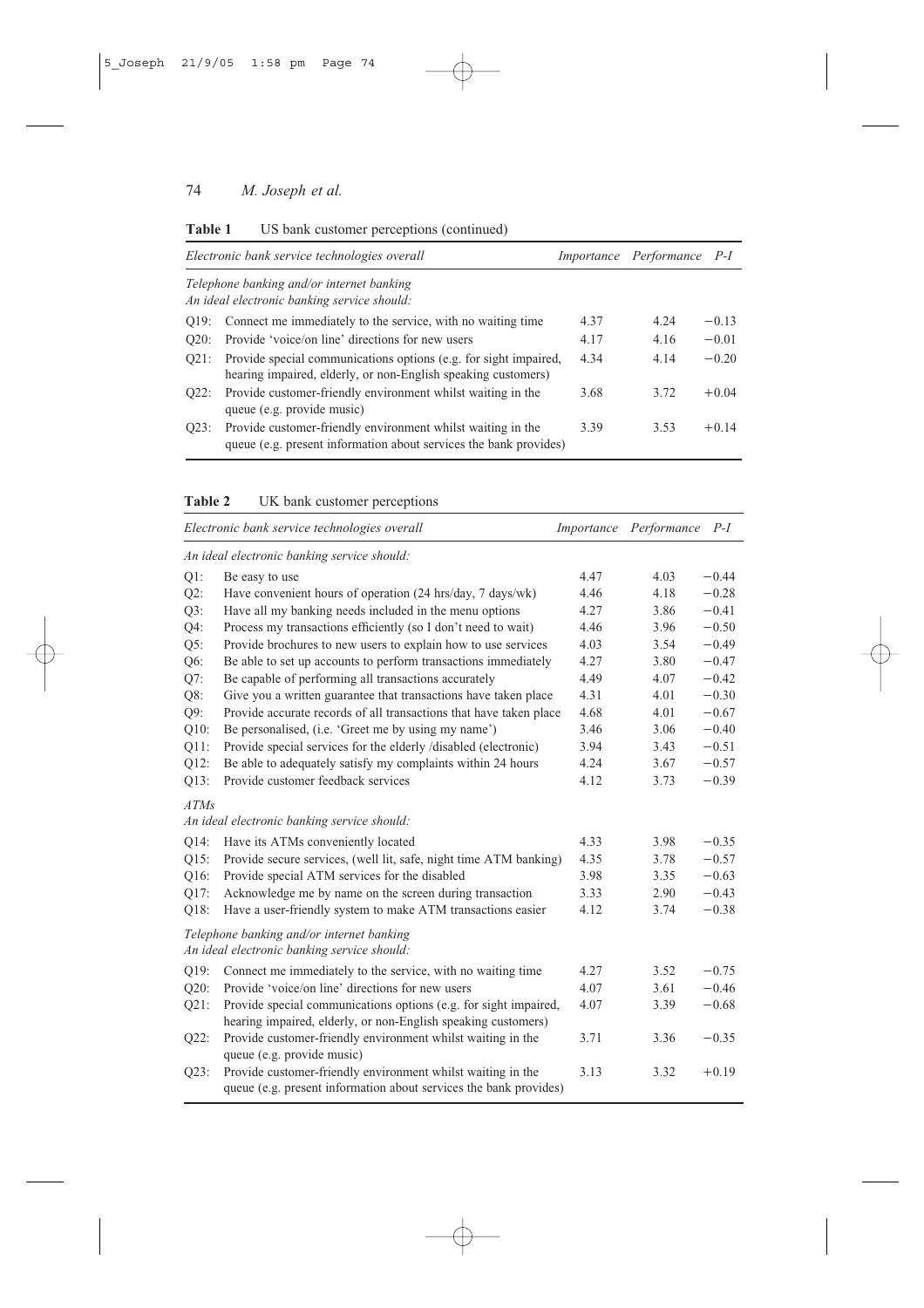### **Table 3** Perceived performance of service: UK and US customers

|         | Electronic bank service technologies overall                                                                                      | UK   | US   |
|---------|-----------------------------------------------------------------------------------------------------------------------------------|------|------|
|         | An ideal electronic banking service should:                                                                                       |      |      |
| $Q1$ :  | Be easy to use                                                                                                                    | 4.03 | 4.55 |
| $Q2$ :  | Have convenient hours of operation (24 hrs/day, 7 days/wk)                                                                        | 4.18 | 4.67 |
| Q3:     | Have all my banking needs included in the menu options                                                                            | 3.86 | 4.52 |
| $Q4$ :  | Process my transactions efficiently (so I don't need to wait)                                                                     | 3.96 | 4.42 |
| Q5:     | Provide brochures to new users to explain how to use services                                                                     | 3.54 | 4.06 |
| Q6:     | Be able to set up accounts to perform transactions immediately                                                                    | 3.80 | 4.20 |
| $Q7$ :  | Be capable of performing all transactions accurately                                                                              | 4.07 | 4.59 |
| Q8:     | Give you a written guarantee that transactions have taken place                                                                   | 4.01 | 4.63 |
| Q9:     | Provide accurate records of all transactions that have taken place                                                                | 4.01 | 4.70 |
| $Q10$ : | Be personalised, (i.e. 'Greet me by using my name')                                                                               | 3.06 | 3.56 |
| $Q11$ : | Provide special services for the elderly /disabled (electronic)                                                                   | 3.43 | 4.16 |
| Q12:    | Be able to adequately satisfy my complaints within 24 hours                                                                       | 3.67 | 4.25 |
| $Q13$ : | Provide customer feedback services                                                                                                | 3.73 | 4.09 |
| ATMs    |                                                                                                                                   |      |      |
|         | An ideal electronic banking service should:                                                                                       |      |      |
| Q14:    | Have its ATMs conveniently located                                                                                                | 3.98 | 4.47 |
| Q15:    | Provide secure services, (well lit, safe, night time ATM banking)                                                                 | 3.78 | 4.74 |
| Q16:    | Provide special ATM services for the disabled                                                                                     | 3.35 | 4.26 |
| Q17:    | Acknowledge me by name on the screen during transaction                                                                           | 2.90 | 3.83 |
| Q18:    | Have a user-friendly system to make ATM transactions easier                                                                       | 3.74 | 4.23 |
|         | Telephone banking and/or internet banking<br>An ideal electronic banking service should:                                          |      |      |
| Q19:    | Connect me immediately to the service, with no waiting time                                                                       | 3.52 | 4.24 |
| Q20:    | Provide 'voice/on line' directions for new users                                                                                  | 3.61 | 4.16 |
| $Q21$ : | Provide special communications options (e.g. for sight impaired,<br>hearing impaired, elderly, or non-English speaking customers) | 3.39 | 4.14 |
| $Q22$ : | Provide customer-friendly environment whilst waiting in the queue<br>(e.g. provide music)                                         | 3.36 | 3.72 |
| Q23:    | Provide customer-friendly environment whilst waiting in the queue<br>(e.g. present information about services the bank provides)  | 3.32 | 3.53 |

### **Table 4** Perceived importance of service: UK and US customers

|        | Electronic bank service technologies overall                    | $U\!K$ | US   |
|--------|-----------------------------------------------------------------|--------|------|
|        | An ideal electronic banking service should:                     |        |      |
| $O1$ : | Be easy to use                                                  | 4.47   | 4.73 |
| $Q2$ : | Have convenient hours of operation (24 hrs/day, 7 days/wk)      | 4.46   | 4.73 |
| Q3:    | Have all my banking needs included in the menu options          | 4.27   | 4.58 |
| $Q4$ : | Process my transactions efficiently (so I don't need to wait)   | 4.46   | 4.70 |
| Q5:    | Provide brochures to new users to explain how to use services   | 4.03   | 4.42 |
| Q6:    | Be able to set up accounts to perform transactions immediately  | 4.27   | 4.40 |
| Q7:    | Be capable of performing all transactions accurately            | 4.49   | 4.79 |
| O8:    | Give you a written guarantee that transactions have taken place | 4.31   | 4.77 |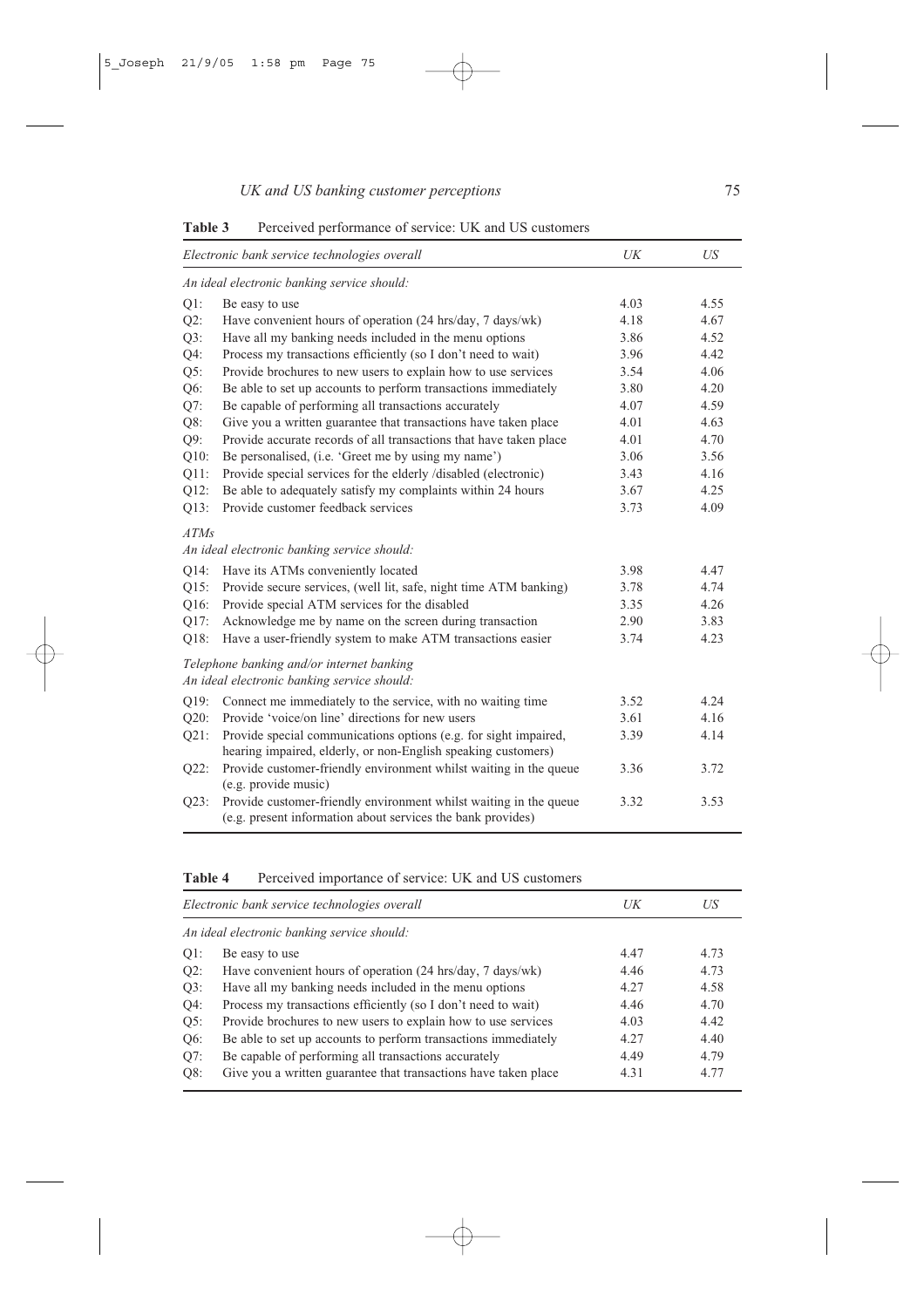| Perceived importance of service: UK and US customers (continued)<br>Table 4 |                                                                                                                                   |      |      |  |
|-----------------------------------------------------------------------------|-----------------------------------------------------------------------------------------------------------------------------------|------|------|--|
|                                                                             | Electronic bank service technologies overall                                                                                      | UK   | US   |  |
|                                                                             | An ideal electronic banking service should:                                                                                       |      |      |  |
| Q9:                                                                         | Provide accurate records of all transactions that have taken place                                                                | 4.68 | 4.80 |  |
| Q10:                                                                        | Be personalised, (i.e. 'Greet me by using my name')                                                                               | 3.46 | 3.41 |  |
| $Q11$ :                                                                     | Provide special services for the elderly /disabled (electronic)                                                                   | 3.94 | 4.32 |  |
| Q12:                                                                        | Be able to adequately satisfy my complaints within 24 hours                                                                       | 4.24 | 4.38 |  |
| Q13:                                                                        | Provide customer feedback services                                                                                                | 4.12 | 4.32 |  |
| ATMs                                                                        | An ideal electronic banking service should:                                                                                       |      |      |  |
|                                                                             |                                                                                                                                   | 4.33 | 4.77 |  |
| Q14:<br>Q15:                                                                | Have its ATMs conveniently located                                                                                                | 4.35 | 4.79 |  |
|                                                                             | Provide secure services, (well lit, safe, night time ATM banking)                                                                 | 3.98 | 4.47 |  |
| Q16:                                                                        | Provide special ATM services for the disabled                                                                                     |      | 3.83 |  |
| Q17:                                                                        | Acknowledge me by name on the screen during transaction                                                                           | 3.33 |      |  |
| Q18:                                                                        | Have a user-friendly system to make ATM transactions easier                                                                       | 4.12 | 4.58 |  |
|                                                                             | Telephone banking and/or internet banking<br>An ideal electronic banking service should:                                          |      |      |  |
| Q19:                                                                        | Connect me immediately to the service, with no waiting time                                                                       | 4.27 | 4.37 |  |
| Q20:                                                                        | Provide 'voice/on line' directions for new users                                                                                  | 4.07 | 4.17 |  |
| O21:                                                                        | Provide special communications options (e.g. for sight impaired,<br>hearing impaired, elderly, or non-English speaking customers) | 4.07 | 4.34 |  |
| Q22:                                                                        | Provide customer-friendly environment whilst waiting in the queue<br>(e.g. provide music)                                         | 3.71 | 3.68 |  |
| O23:                                                                        | Provide customer-friendly environment whilst waiting in the queue<br>(e.g. present information about services the bank provides)  | 3.13 | 3.39 |  |

Stage two of data collection involved administering paper questionnaires to banking patrons in the United States and the United Kingdom. Samples were obtained through shopping mall intercepts within the state of Georgia (US) and also within Bristol and Bournemouth (UK). The US survey was completed by 175 of 250 bank patrons for a 70% response rate. The UK sample obtained a 66% response rate with 198 surveys returned out of 300. The survey locations were selected purely for convenience, access and affordability. In order to facilitate cross-sample comparisons, the mall intercept subjects were drawn in quotas to ensure that the samples in each respective nation were similar in composition with regard to age, income, education and gender.

The questionnaire elicited evaluations from bank patrons regarding 23 attributes of service delivery technologies. Respondents completed Likert scales  $(1=$ strongly disagree,  $2 =$ disagree,  $3 =$ neither agree or disagree,  $4 =$ agree,  $5 =$ strongly agree) which required subjects to express the relative level of importance they placed on each SDT attribute, as well as the actual performance of their bank on each SDT attribute. The questionnaire format followed the suggestion of Hemmasi et al. (1994) to employ distinct, separate measures of a subject's perceptions of importance versus the performance of each service attribute. For example, each survey respondent was first asked to offer their opinion regarding the importance of each service delivery attribute. Later, the subject would assess separately how well his/her bank actually performed on each service delivery factor.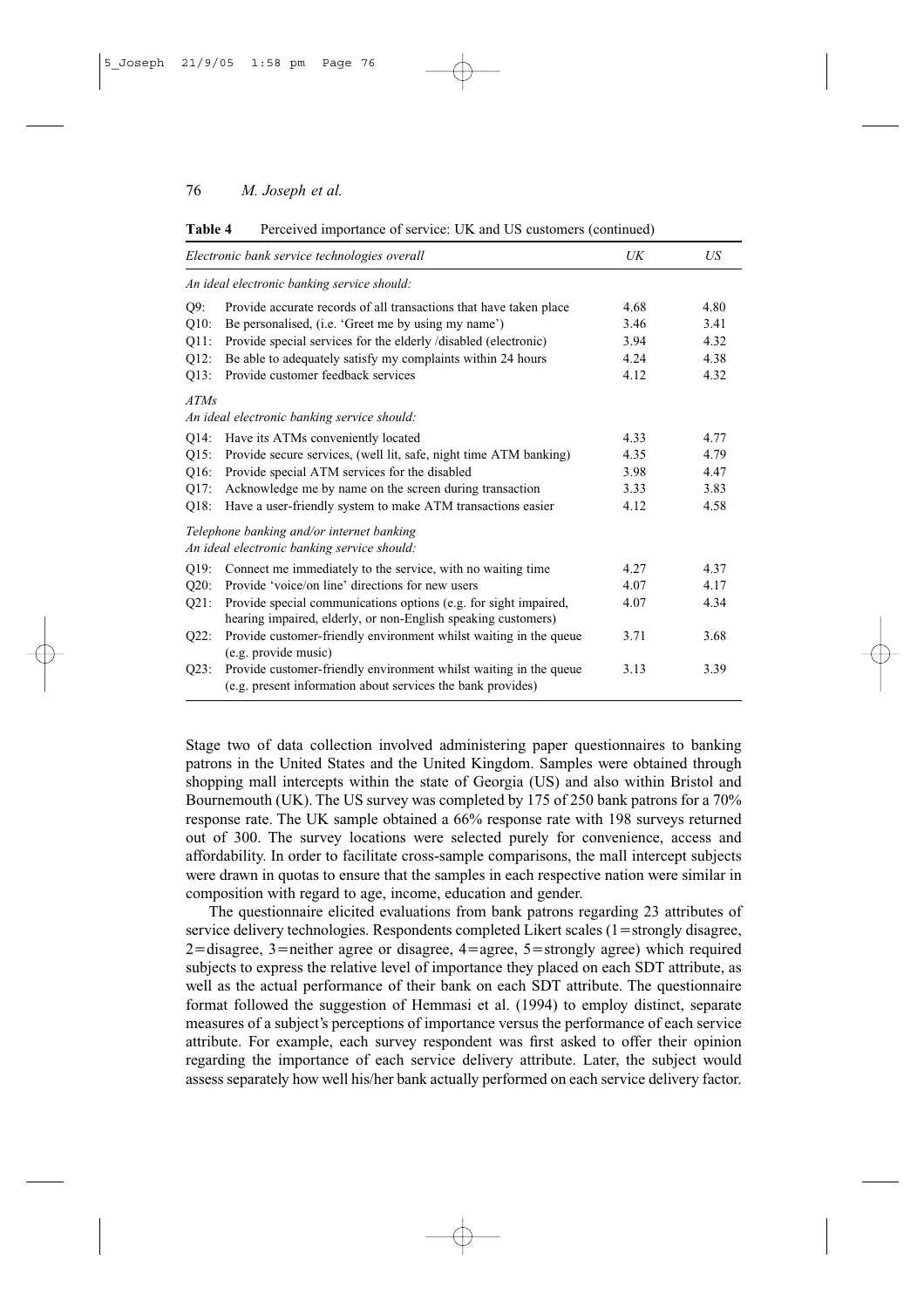### **5 Data analysis**

The raw data acquired from the aforementioned surveys were compiled into Tables 1–4 and Figures 2–5. The composition and analytical implications of each table and figure is now further explained. Table 1 shows the mean perceptions of US bank customers regarding the importance and performance of selected services. Table 2 lists the mean perceptions of UK customers on the same service delivery factors. Notice that each table contains three groupings of service factors. The first grouping addresses customers' general perceptions of all service delivery technologies. The middle grouping indicates patrons' opinions regarding ATMs. At the bottom third of the tables is a list of customer perceptions of telephone and internet banking services.





*Source:* Adapted from Martilla and James, 1977; Hawes and Rao, 1985.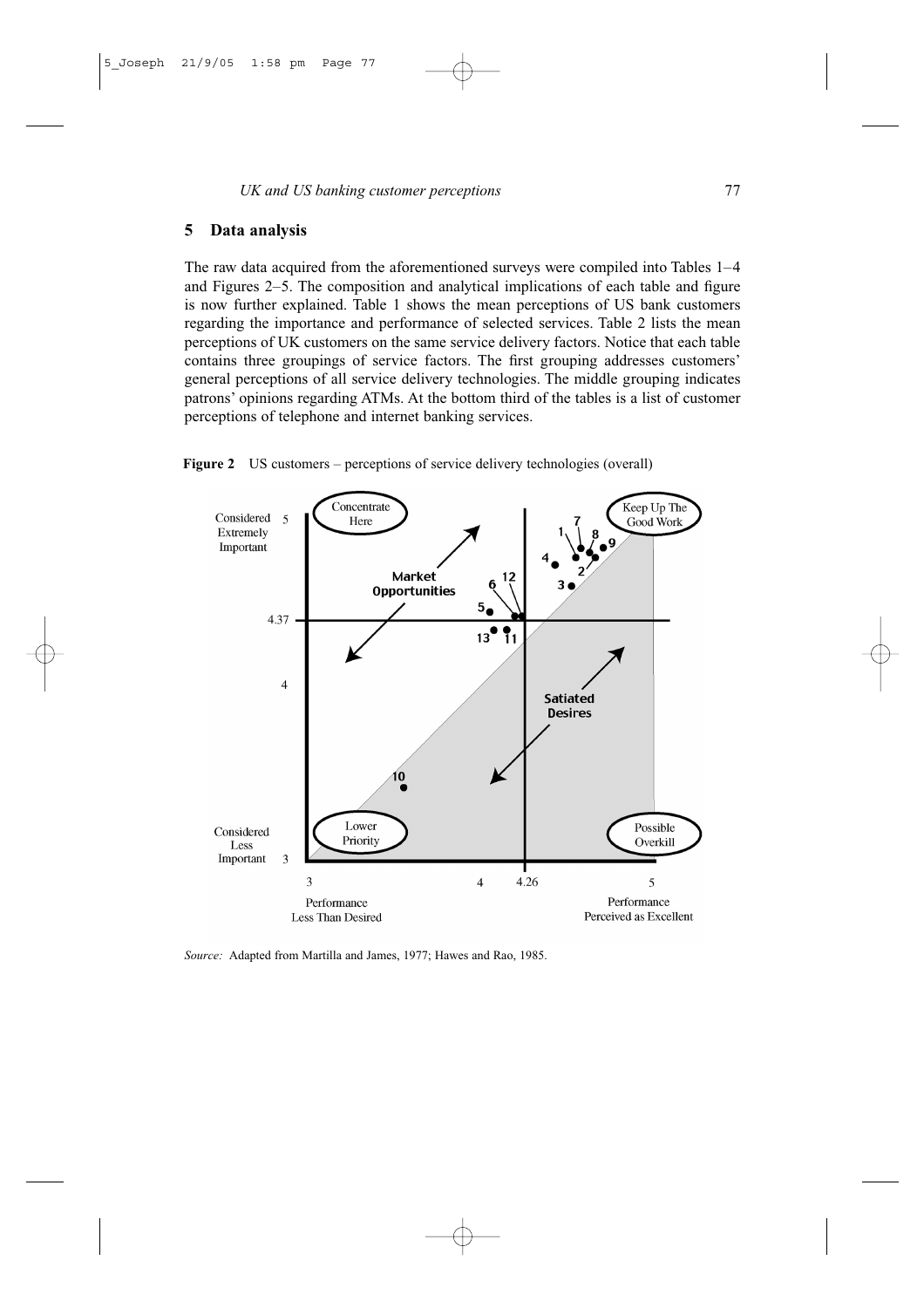

**Figure 3** US customers – perceptions of ATM/telephone/internet banking services

*Source:* Adapted from Martilla and James, 1977; Hawes and Rao, 1985.





*Source:* Adapted from Martilla and James, 1977; Hawes and Rao, 1985.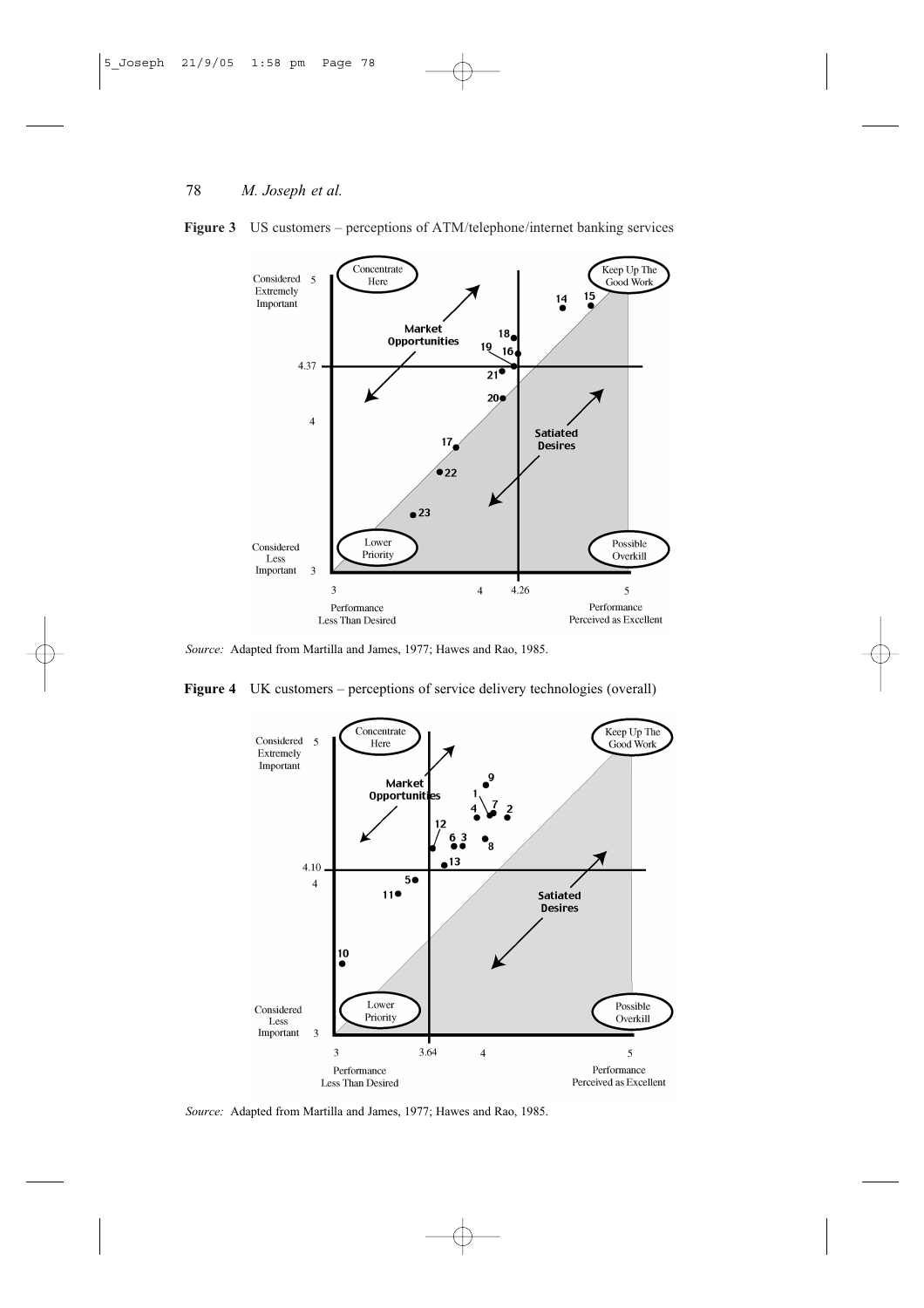

**Figure 5** UK customers – perceptions of ATM/telephone/internet banking services

*Source:* Adapted from Martilla and James, 1977; Hawes and Rao, 1985.

The perceptions of US bank patrons listed in Table 1 are plotted within the importance-performance grids shown in Figures 2 and 3. Similarly, UK customer perceptions are listed in Table 2 and plotted in Figures 4 and 5. The location of the two cross-hairs which comprise the four quadrants of each IP grid (e.g. 4.26 on the x-axis and 4.37 on the y-axis in Figure 2) were determined by the overall composite mean of customer perceptions regarding all 23 service delivery attributes. Then, each individual service factor was plotted on the grid according to customers' mean perceived performance (x-axis value) and mean perceived importance (y-axis value). For example, the plot point in Figure 2 that is designated '1' corresponds with the first item listed in Table 1 (i.e. Q1: 'Be easy to use'). Points plotted on the grid to the left of the vertical cross-hair indicate service performance that customers considered 'below average'. Point plots to the right of the cross-hair denote an 'above average' performance evaluation. Similarly, service items plotted above the horizontal cross-hair represent services considered to possess above average importance.

Hawes and Rao (1985) suggest another visual amplification of the importance-performance grid. They recommend drawing a diagonal line through the grid to indicate all grid plot points where the mean perceived performance of a service attribute is equal to the perceived importance of the service. Notice in Figures 2–5 that an implied cross-diagonal line distinguishes the shaded 'satiated desires' versus the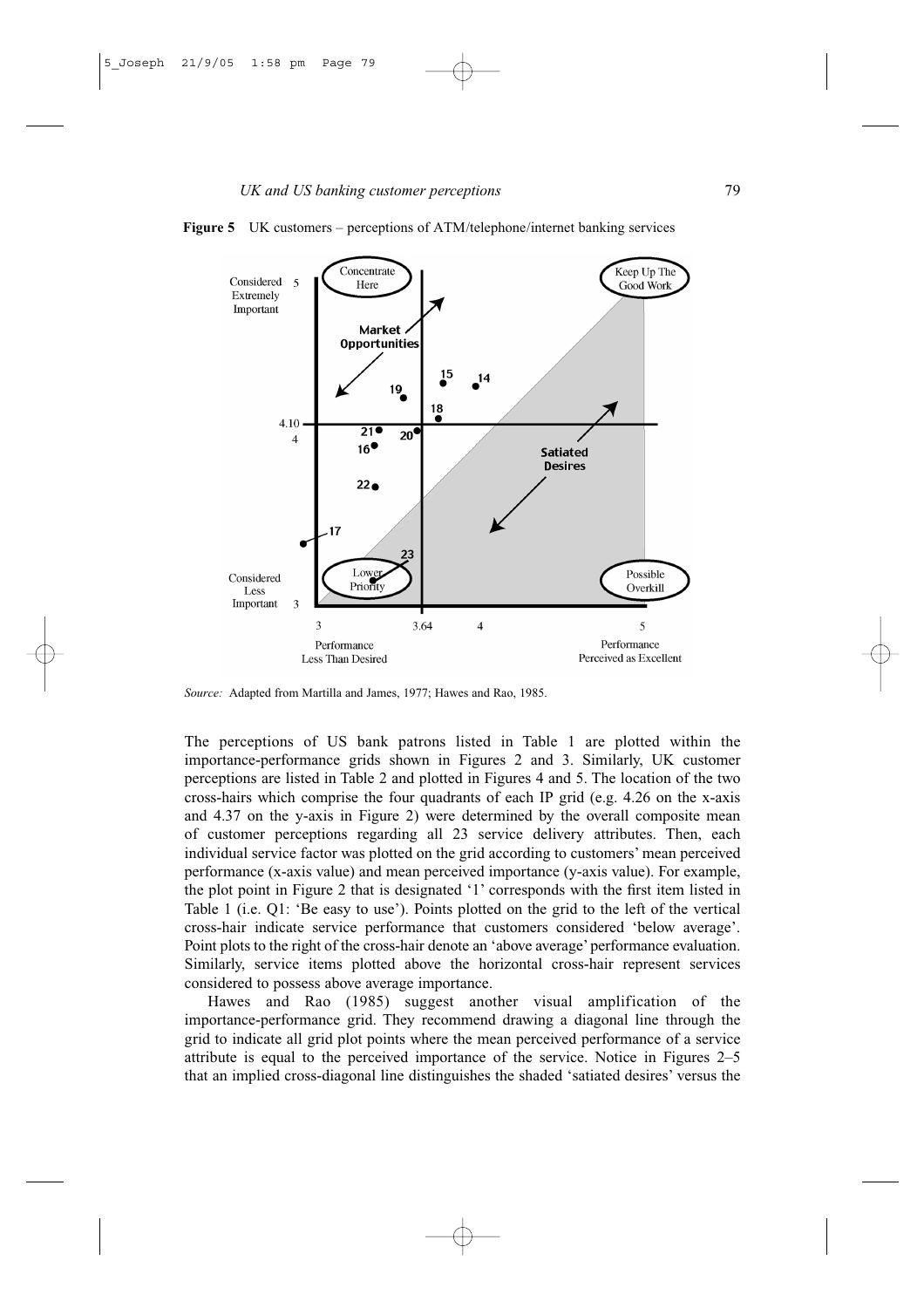unshaded 'market opportunities' areas. The inclusion of the diagonal in the I-P grid provides organisational analysts with additional strategic insights because it offers a distinct visual cue that allows analysts to quickly compare the level of perceived service performance versus importance. For example, Figure 2 displays several service factors plotted in the upper, right-hand 'keep up the good work' quadrant. Organisational strategists might become somewhat complacent or hesitant regarding allocations of scarce company resources toward service factors located in the 'good work' category. However, the Hawes and Rao diagonal offers an additional visual stimulus that indicates that 'market opportunities' may be available to banks that would address customer desires for even greater performance on important service elements currently classified in the 'good work' category.

To further facilitate a direct comparison between perceived performance versus the perceived importance of each service factor, Tables 1 and 2 include a column entitled 'P-I'. A *negative* value in the P-I column indicates that the subject group's mean perception of bank performance is relatively lower than the mean perceived importance that the group places on the service to be performed. On the other hand, a *positive* P-I value indicates that the group feels the level of service performance is relatively greater than the importance of the service rendered.

Finally, Tables 3 and 4 compare the respective mean perceptions of US and UK customers regarding each of the 23 service delivery technology attributes. Table 3 compares how the two subject groups perceive bank service performance. Table 4 details which service attributes are considered important by the respective groups.

The following three sections present the findings of our inquiry. In addition, bank strategists are provided with detailed examples of how to construct, analyse and make strategic inferences from importance-performance grids. The first section outlines US bank customer perceptions regarding selected service delivery attributes. The second section offers the views of UK bank patrons regarding those same service items. The third section compares the respective opinions of US and UK bank patrons.

### **6 US bank patron perceptions**

### *6.1 Constructing importance-performance grids*

Table 1 summarises the aggregate views of sampled US bank patrons. Notice that the 'P-I' column in the table indicates that US customers tend to evaluate their bank's performance of services at a slightly lower level than the corresponding degree of importance they ascribe to each service. Only the following three service items – Q10 (*be personalised – i.e., 'greet me by my name'*), Q22 (*provide customer-friendly environment whilst waiting in the queue – e.g., provide music*), Q23 (*provide customer-friendly environment whilst waiting in the queue – e.g., present information about services the bank provides*) – appear to receive a customer evaluation of bank performance that is greater than the corresponding patron evaluation of the importance of the service. So, US banks appear to be quite adept at addressing customers by name and providing information and entertainment in the lobby waiting area. Unfortunately, the three aforementioned high-performance service items are considered by US customers to be relatively less important. Perhaps US customers care relatively less about personal courtesies and ambiance versus than other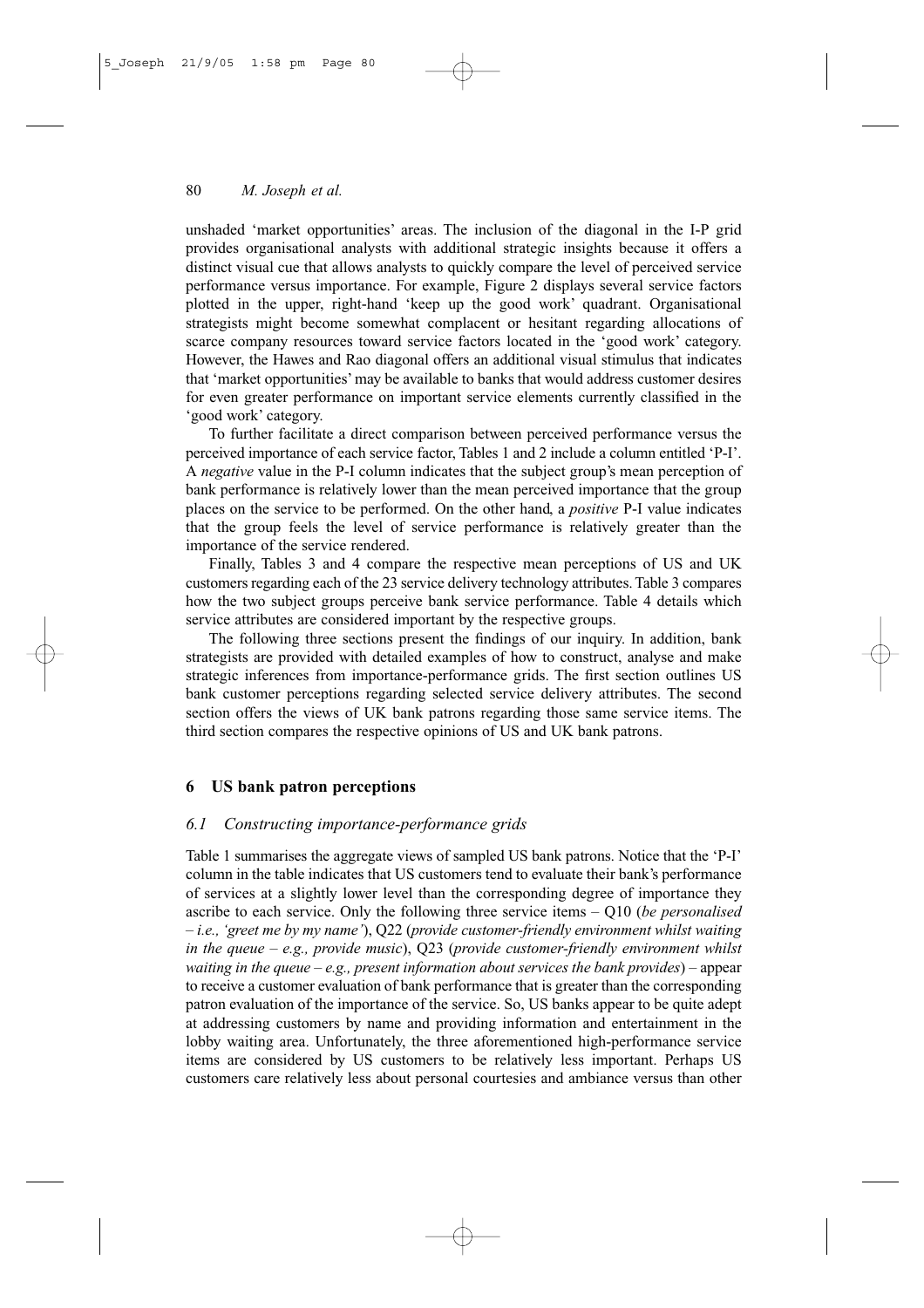service attributes such as speed and accuracy. Additional strategic insights can be visualised by plotting the respective importance-performance means on an I-P grid. The first 13 service items in the table  $(Q1-Q13)$ , which centre on general evaluations of all bank service delivery technologies, are placed on the grid shown in Figure 2. The final ten service items (Q14–Q23) which focus on customer perceptions of ATMs, telephone and internet services are plotted in Figure 3. The location of the cross-hairs that distinguish the quadrants of the grids shown in Figures 2 and 3 correspond to the aggregate mean evaluation of the entire sample of US customers regarding the performance (4.26) of their banks on all 23 service attributes as well as the importance (4.37) ascribed to all service items in total. So, service performance assessments above 4.26 are interpreted as 'above average' performance. Likewise, importance evaluations above 4.37 denote 'above average' importance.

### *6.2 Overall evaluation of service delivery technologies*

We now focus on analysing customer perceptions of service delivery technologies overall that are plotted in Figure 2. Three service items fall into the upper, left-hand area of the grid referred to as 'concentrate here' which may be of concern to bank managers were items Q5 (*provide brochures to new users to explain how to use services*), Q6 (*be able to set up accounts to perform transactions immediately*), and Q12 (*be able to adequately satisfy my complaints within 24 hours*). These service delivery attributes may require some managerial attention because each is considered by customers to be relatively important, and yet, customers evaluate bank performance of these services to be slightly below average. Interestingly, these three items appear to address a key value of American consumers – time. For example, the information search focus of service item Q5 (*provide brochures to new users to explain how to use services*) perhaps addresses how US banking customers believe that the instructional brochure will easily address their questions without the need for personal assistance – and thus, may save them time. Since many US customers are already familiar with technology in a general sense, they may merely need a brochure to be informed on how to use the specific technological services offered by the bank of their choice. Hence, the findings here appear consistent with other US-based service research which indicates that time savings is one of the intrinsic values most highly regarded by American consumers.

The plots of service items Q1, Q2, Q3, Q4, Q7, Q8 and Q9 in the top-right quadrant of Figure 2 illustrates that many US customer assessments of overall service delivery technologies can be classified in the 'keep up the good work' category. This can be further interpreted as an indication that customers tend to rate the performance of US banks on the aforementioned seven important service items as 'above average' (i.e., above the aggregate mean performance rating of 4.26). However, bank managers are cautioned not be become complacent regarding the allocation of additional scarce organisational resources toward improving the delivery of these 'good work' services. For example, service items Q1 (*be easy to use*) and Q4 (*process my transactions efficiently so that I don't have to wait*) still have performance assessments that are relatively lower than the corresponding degree of perceived importance (i.e. are located in the un-shaded 'market opportunities' portion of the grid). So, there may be a strategic opportunity for ambitious banks to achieve competitive advantage by allocating additional organisational resources toward an exemplary delivery of services considered most important by customers.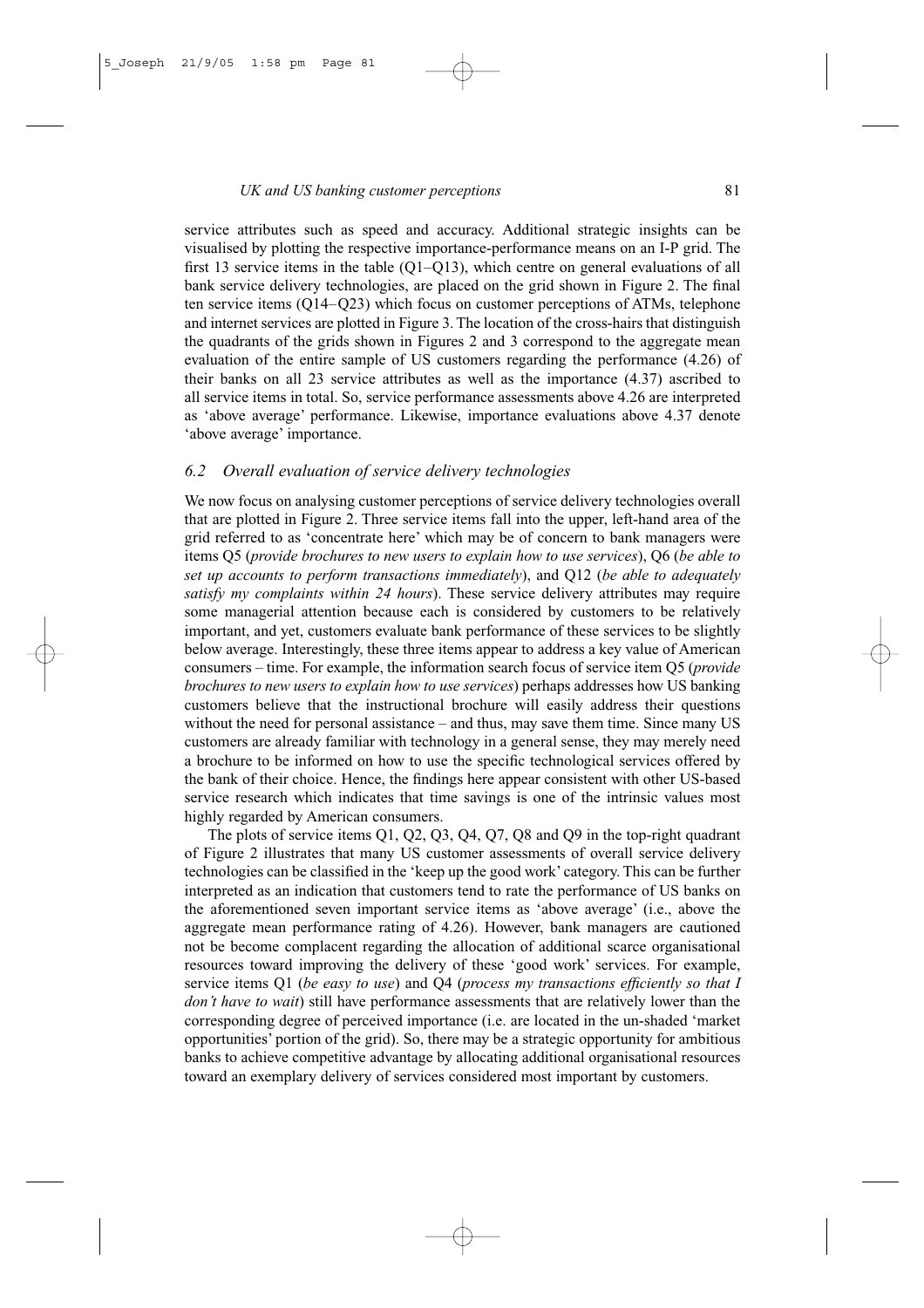Three service delivery items are located in the lower, left-hand, 'lower priority' quadrant of Figure 2. The point-plot location of service items Q11 (*provide specialised services for the elderly/disabled – electronic*), and Q13 (*provide customer feedback services*) indicate that US customers consider the delivery of these services to be relatively acceptable for a service they consider to be of mid-range importance. However, item Q10 (*be personalised – i.e. 'greet me by using my name'*) indicates that customers perceive banks to be performing very well on delivering this relatively unimportant service attribute.

### *6.3 Perceptions of ATM/telephone/internet banking services*

Figure 3 plots service items that relate specifically to selected electronic banking services. Items Q14–Q18 represent five attributes of ATM services. Items Q19–Q23 are service attributes related to telephone and internet banking. The following items each fall into the 'lower priority' quadrant of Figure 3: item Q17 (*acknowledge me by name on the screen during the transaction*), item Q20 (*provide 'voice/online' directions for new users*), item Q21 (*provide special communications options – e.g. for sight impaired, hearing impaired, elderly, or non-English speaking customers*), item Q22 (*provide a customer-friendly environment whilst waiting in the queue – e.g. provide music*), and item Q23 (*provide a customer-friendly environment whilst waiting in the queue – e.g. present information about services the bank provides*). Service items Q20 and Q21 appear to be valued more highly than the other items falling in the low priority quadrant and also appear to fall near the mean on performance. In addition, items Q17, Q20, Q22 and Q23 are located within the shared 'satiated desires' area of the grid. So, US bankers might consider resisting allocating additional resources toward these service delivery endeavours at this time.

Items Q16 (*provide special ATM services for the disabled*), Q18 (*have a user-friendly system to make ATM transactions easier*) and Q19 (*connect me immediately to the service, with no waiting time*) all fall into the 'concentrate here' quadrant. Interestingly, each service item appears to be at or near the mean level of performance in an area deemed relatively important. As a result, while bank managers may consider overall performance in these service areas to be adequate, they might also need to investigate how their performance in these three areas stacks up against that of the competition.

In summary, based on the findings from this sample, US bank managers appear to be offering adequate levels of service performance in the areas that customers value highly and do not appear to be concentrating in areas of technology that customers may not view as particularly valuable. However, the survey data indicate that perhaps several market opportunities are still available.

### **7 UK bank patron perceptions**

### *7.1 Constructing importance-performance grids*

Table 2 summarises the aggregate views of British bank customers. The 'P-I' column in Table 2 indicates that UK customers tend to evaluate their bank's performance of services at a significantly lower level than the corresponding degree of importance they ascribe to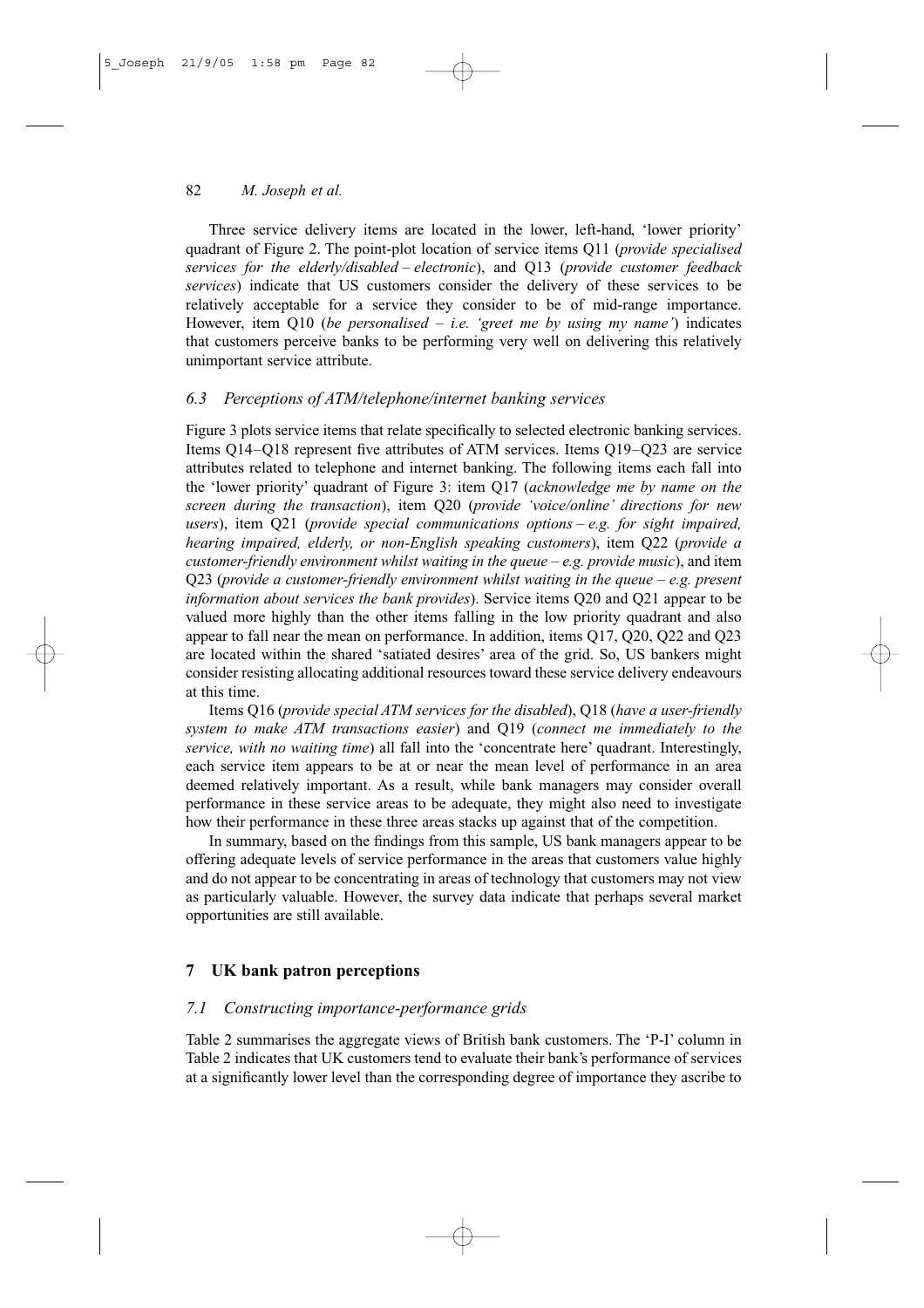each service. Only one service item – Q23 (*provide customer-friendly environment whilst waiting in the queue – e.g. present information about services the bank provides*) – appears to receive a customer evaluation of bank performance that is greater than the corresponding patron evaluation of the importance of the service. So, it appears that a substantial gap exists between customer perceptions of UK bank performance versus the relative desired performance for selected important service attributes. Additional strategic insights can be visualised by plotting the respective importance-performance means on an I-P grid. The first 13 service items in the table  $(Q1-Q13)$  are placed on the grid shown in Figure 4. The final ten service items (Q14–Q23) are plotted in Figure 5. The location of the cross-hairs of the grids in Figures 3 and 4 correspond to the aggregate mean evaluation of service performance (3.64) as well as the mean importance (4.10) ascribed to all 23 service items by the entire sample of UK bank patrons.

### *7.2 Overall evaluation of service delivery technologies*

Figure 4 indicates that the sample group of UK banking customers in aggregate offer 'above average' performance evaluations (i.e. greater than 3.64) of bank service delivery technologies in general. Service attributes which appear to be most important to UK customers include items Q1 (*be easy to use*), Q2 (*have convenient hours of operation – 24 hours a day – 7 days a week*), Q4 (*process my transactions efficiently – so I don't need to wait*), Q7 (*be capable of performing all transactions accurately*) and Q9 (*provide accurate records of all transactions that have taken place*). While patrons rate bank performance of these services above the aggregate mean, notice that there is still a gap between the perceived level of performance versus the perceived importance of the service. In other words, no service items are plotted in the 'satiated desires' area of the importance-performance grid. Therefore, strategic market opportunities appear to exist for banks that would allocate additional attention and resources toward performing selected important services even better than their competitors.

Three service items (Q5, Q10, and Q11) fell into the 'low priority' quadrant. Item Q5 (*provide brochures to new users to explain how to use services*) and item Q11 (*provide special services for the elderly/disabled – electronic*) are only slightly below the mean for both performance and importance. So, Q5 and Q11 may still be considered somewhat important by UK bank patrons. On the other hand, patrons appear to consider item Q10 (*be personalised – greet me by using my name*) to be a relatively unimportant service delivery attribute. Still, UK banks might want to consider endeavouring to perform somewhat better on these service items in order to close the gap that exists between patrons' perceptions of bank performance versus the relative importance of each service.

### *7.3 Perceptions of ATM/telephone/internet banking services*

Figure 5 shows that UK bank patrons appear to offer relatively higher evaluations (i.e. greater than the 3.64 overall mean performance rating) of their bank's delivery of some ATM services. For example, service items Q14 (*have ATMs conveniently located*), Q15 (*provide secure services – well lit, safe, night time ATM banking*) and Q18 (*have a user-friendly system to make ATM transactions easier*) are all located in the 'keep up the good work' quadrant. Two other ATM service delivery attributes – Q16 (*provide special ATM services for the disabled*) and Q17 (*acknowledge me by name on the screen during the transaction*) – are plotted in the 'low priority' quadrant which indicates these items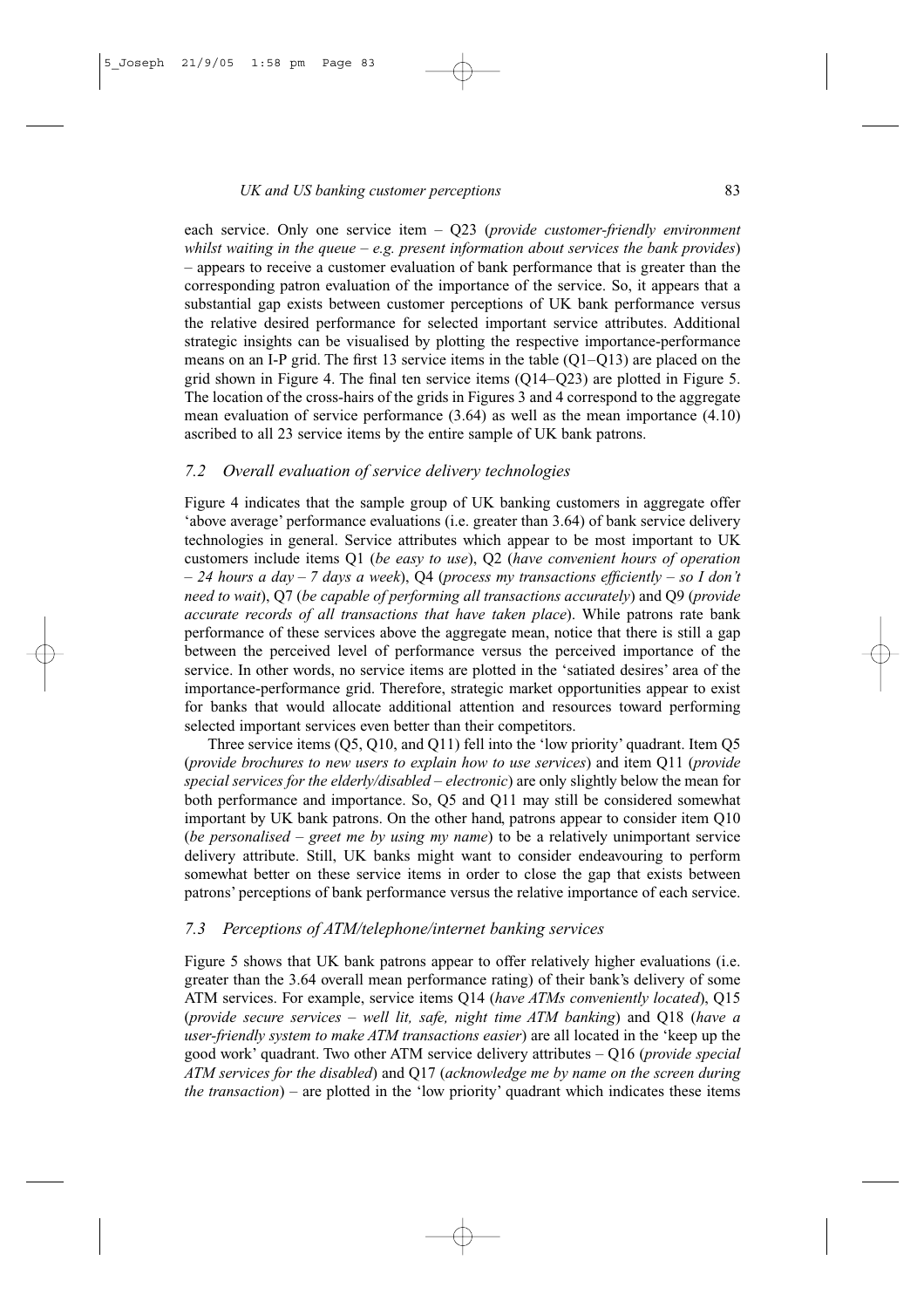are considered less important by UK bank patrons. Notice that service item Q17 is plotted off the grid on the far bottom-left of Figure 5. This indicates that customers perceive banks to have very poor performance on a relatively unimportant service attribute. Obviously, bank managers would probably not wish to invest additional attention and resources toward delivering the 'acknowledge me by name on the ATM screen' service attribute.

The remaining items plotted in Figure 5 pertain to telephone and internet banking service delivery technologies. UK customers appear to have a relatively high rating of their bank's performance of what they consider to be a relatively unimportant service item Q23 (*provide customer-friendly environment whilst waiting in the queue – e.g. present information about services the bank provides*). So, bank managers might consider present resource allocations toward these endeavours to be more than adequate. Another service item which is below the mean for perceived importance is Q22 (*provide customer-friendly environment whilst waiting in the queue – e.g. provide music*). However, it appears that patrons might still like banks to do somewhat better in performing this service attribute.

The most strategic service item appears to be Q19 (*connect me immediately to the service with no waiting time*) which fell within the 'concentrate here' quadrant. Since UK patrons rate their bank's performance of this relatively important service attribute to be below the mean, bank managers probably need to allocate increased attention toward reducing the time that patrons spend in the service queue. Two other service items – Q20 (*provide voice/online directions for new users*) and Q21(*provide special communications options – e.g. for sight impaired, hearing impaired, elderly or non-English speaking customers*) – that are considered by UK bank patrons to be of average importance may also require additional attention by bank managers.

### **8 Comparing US and UK perceptions**

Table 3 indicates that UK customers' perceptions of the performance of their bank service delivery technologies tend to be lower than their US counterparts. However, Table 4 further indicates that British customers may be somewhat less concerned about these same service issues. Specifically, the UK bank patrons in aggregate offered lower ratings for both perceived bank service performance levels (3.64 UK vs. 4.26 US) and the perceived importance (4.10 UK vs. 4.37 US) of the bank services. While the data imply that the UK customers may consider the 23 service attributes detailed in this study to be relatively less important and to be delivered more poorly by their banks, it is also possible that the UK survey subjects overall may simply be more hesitant to give a '5' rating on a Likert scale of 1 to 5. If the latter is true, then the I-P grids shown in Figures 2 to 5 provide additional analytical value. For example, since the respective mean responses of the independent samples of US and UK customers were used to denote the quadrants of the I-P grids shown in Figures 2 to 5, the figures can promote a direct comparison between the service attributes that each sample group considers to be relatively 'above average' or 'below average' in importance and/or performance.

Figures 2 and 4 illustrate US and UK customer perceptions of bank service delivery technologies overall. A visual comparison of the two figures indicates that both sample groups consider items Q10 (*be personalised – i.e.* '*greet me by using my name*') and Q11 (*provide special services for the elderly/disabled – electronic*) to be a relatively less important service attribute. However, notice that US bank patrons perceive their banks to be performing a much better job of greeting them by name (i.e. the Q10 item is plotted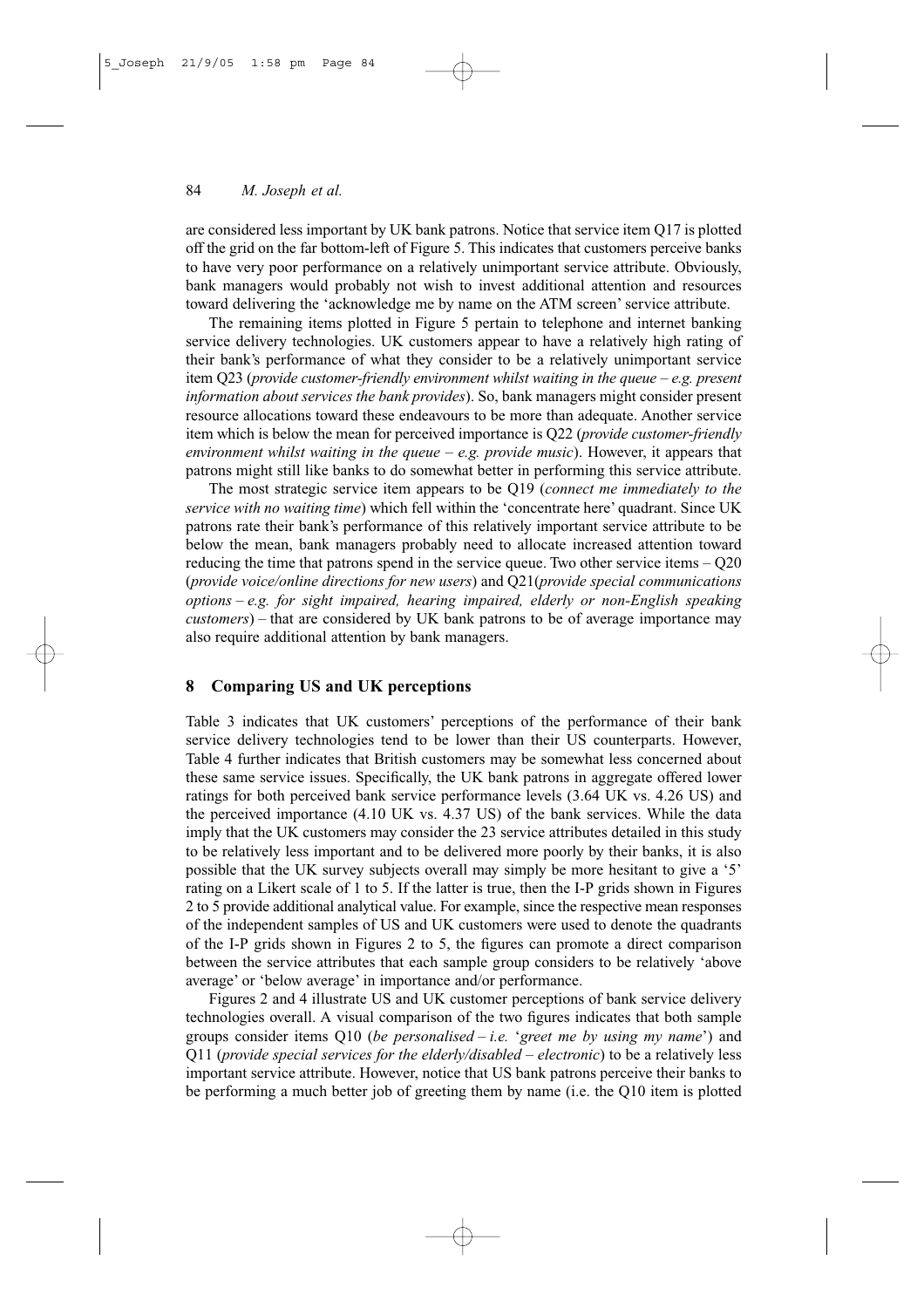in the 'satiated desires' quadrant in Figure 2) than do their UK counterparts (i.e. Q10 is plotted relatively farther away from the 'satiated desires' area in Figure 4). Both US and UK samples indicate that bank managers may wish to improve upon their current delivery of service attribute Q5 (*provide brochures to new users to explain how to use services*) which patrons in both countries currently consider to be of mid-importance. Most of the remaining patron evaluations of service delivery technologies overall appear to fall within the 'keep up the good work' quadrant. However, notice that the UK evaluations of performance generally are located on the grid farther to the left of the 'satiated desires' diagonal than the US evaluations of these same services. This indicates that US patrons appear somewhat more satisfied than UK customers regarding the performance of their respective banks on many important service items. Therefore, perhaps a greater opportunity exists for UK bank managers to achieve a competitive advantage by offering relatively exemplary performance on selected services considered most important by their customers – particularly regarding service items Q1, Q2, Q4, Q7, Q9 and Q12.

Figures 3 and 5 illustrate a disparity between US and UK customer perceptions of specific service delivery technologies including ATMs, telephone banking and internet banking. Notice that the grid-plots of UK customer perceptions in Figure 5 indicate that almost every service attribute is relatively far to the left from the 'satiated desires' diagonal. This implies that UK customers are relatively dissatisfied with the current performance of their banks on many service delivery attributes. UK patrons perceive their banks to be performing adequately only on the relatively less important service item Q23 (*provide a customer-friendly environment whilst waiting in the queue – e.g. present information about services the bank provides*). On the other hand, since the majority of point-plots in Figure 3 are located at or near the 'satiated desires' diagonal, it appears that US bank patrons are more satisfied than their UK counterparts with the performance of their ATMs, telephone and internet banking services. Both sample groups place ATM service items Q14 (*have ATMs conveniently located*), Q15 (*provide secure services – well lit, safe, night time ATM banking*), and Q18 (*have a user-friendly system to make ATM transactions easier*) either at or near the 'keep up the good work' category. However, UK patrons appear less satisfied with their banks' delivery of ATM service attribute Q16 (*provide special ATM services for the disabled*) and the relatively unimportant service Q17 (*acknowledge me by name on the screen during the transaction*). In addition, UK patrons appear somewhat less satisfied than US customers with the delivery of telephone and internet banking service attributes Q19 (*connect me immediately to the service with no waiting time*), Q20 (*provide voice/online directions for new users*) and Q21 (*provide special communications options – e.g. for sight impaired, hearing impaired, elderly or non-English speaking customers*). So, perhaps greater strategic opportunities exist for UK bank managers that would endeavour to deliver these services better than competitors.

#### **9 Conclusion**

While it is certainly desirable for an organisation to seek superior customer evaluations simultaneously across many service delivery fronts, firms often are forced to focus scarce resources toward achieving high performance in selected service areas that their customers consider to be of the highest importance. This research inquiry provides practical insights to bank strategists contemplating whether to invest additional organisational resources toward service delivery technologies such as ATMs, telephone banking and internet banking.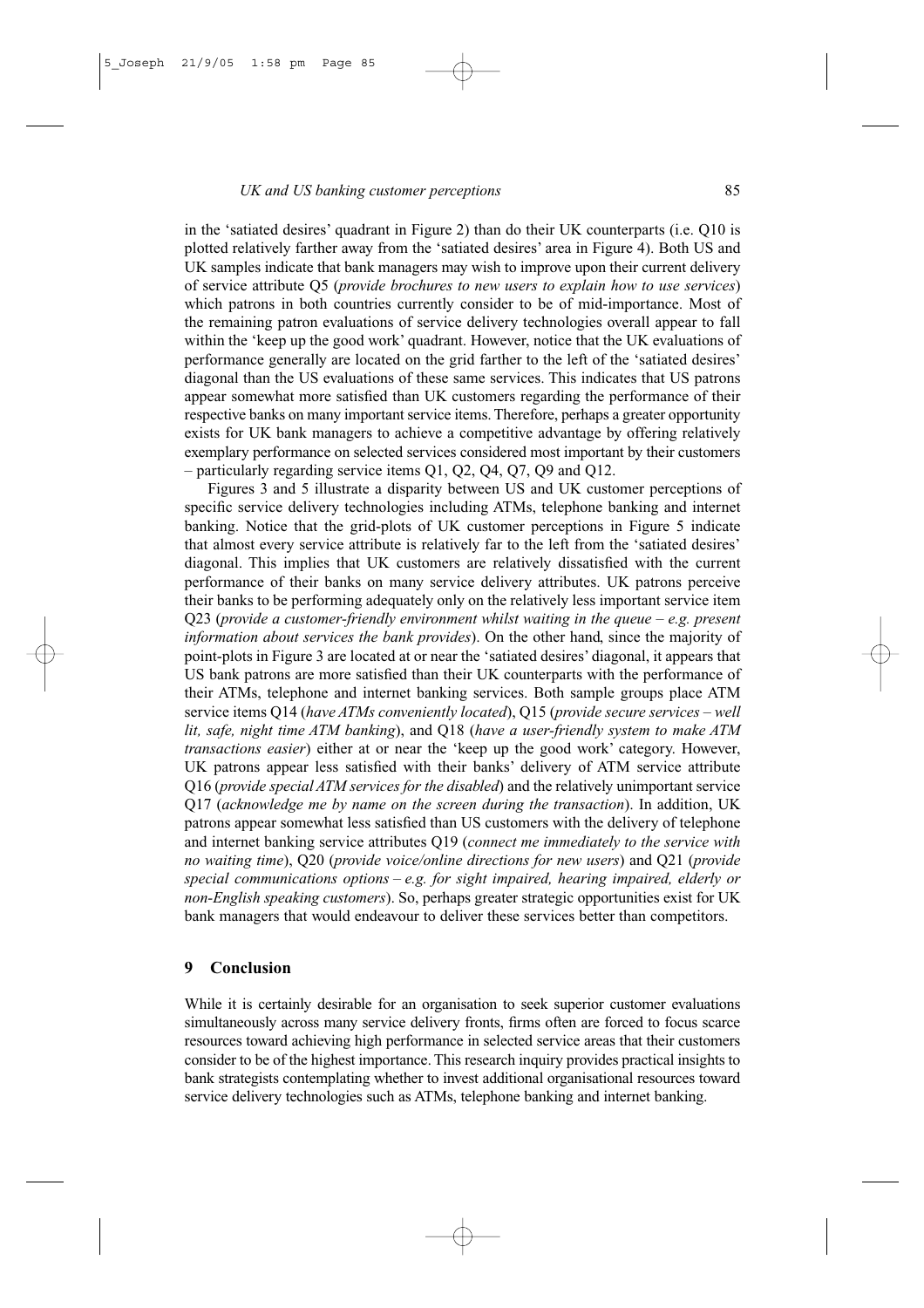Essential 'must-have' service delivery technologies should be addressed first before investing in service areas that customers view as 'nice-to-have.' However, it is often difficult to make a clear distinction between service dimensions that customers consider essential versus non-essential. This report outlines 23 attributes of bank service delivery technologies that US and UK bank customers consider most salient in typical bank transactions.

Strategists would also be interested in knowing what their current and prospective customers would consider excellent, sub-standard or 'good enough' performance on key service delivery dimensions. This article describes how I-P grids provide graphical visualisations of customer evaluations of how well banks are performing on important service delivery factors. The grids can serve as heuristic tools that would inform strategic decisions to allocate organisational attentions toward SDTs that customers consider important, yet under-addressed. Another contribution is applying the IPA methodology to a cross-nation inquiry to demonstrate how I-P grids offer an effective and parsimonious approach toward quickly visualising and comparing US and UK bank patron perceptions of SDTs.

This study has limitations which do not influence the integrity of the findings presented in this report, but which do place certain boundaries upon the conclusions that can be drawn from the findings. Opportunities for future research are suggested. For example, since mall-intercept convenience samples were utilised in this report, the findings presented here cannot be considered statistically representative of the overall US and UK populations. Future research enquiries might wish to employ nationally-representative sampling plans. The present study may also not be generalisable to other national, cultural or socio-economic contexts. Researchers could examine the perceptions of bank patrons residing in other nations or in different economic circumstances. Additional inquiries could explore differences between various consumer cohort groups (e.g. employing demographic and psychographic variables) regarding their respective performance expectations for selected dimensions of bank SDTs.

Organisational strategists are cautioned to avoid an over-confident, long-term adherence to the strategic inferences suggested by the subjective plotting of the grid cross-hairs that delineate 'less important' and 'low performance' service dimensions. In an ever-changing, competitive global market place, some banks will pursue continuous innovations in service delivery technologies. So, current customer delight with a particular service dimension can rapidly dissolve into baseline expectations of service. Bank strategists can remain vigilant to changing competitive positioning by employing multiple iterations of I-P grid analysis to assess customer perceptions and expectations across time and location. In addition, customers often possess a minimum threshold of acceptability regarding selected service delivery processes. If bank performance on a selected service slips below a customer's acceptability threshold, that customer may exit the banking relationship. So, the subjective placement and interpretation of the I-P grid cross-hairs which denote 'less important' or 'low performance' service dimensions is obviously a rather delicate and vital activity that would be best served by an analyst with extensive industry insight.

Still, the strength of the I-P grid is that it offers a practical, parsimonious approach toward aggregating customer perceptions into an heuristic, graphical display which suggests corresponding actionable strategies toward allocating scarce organisational resources. The present study shows how the IPA methodology is useful to academics and practitioners seeking an understanding of bank customer perceptions of service delivery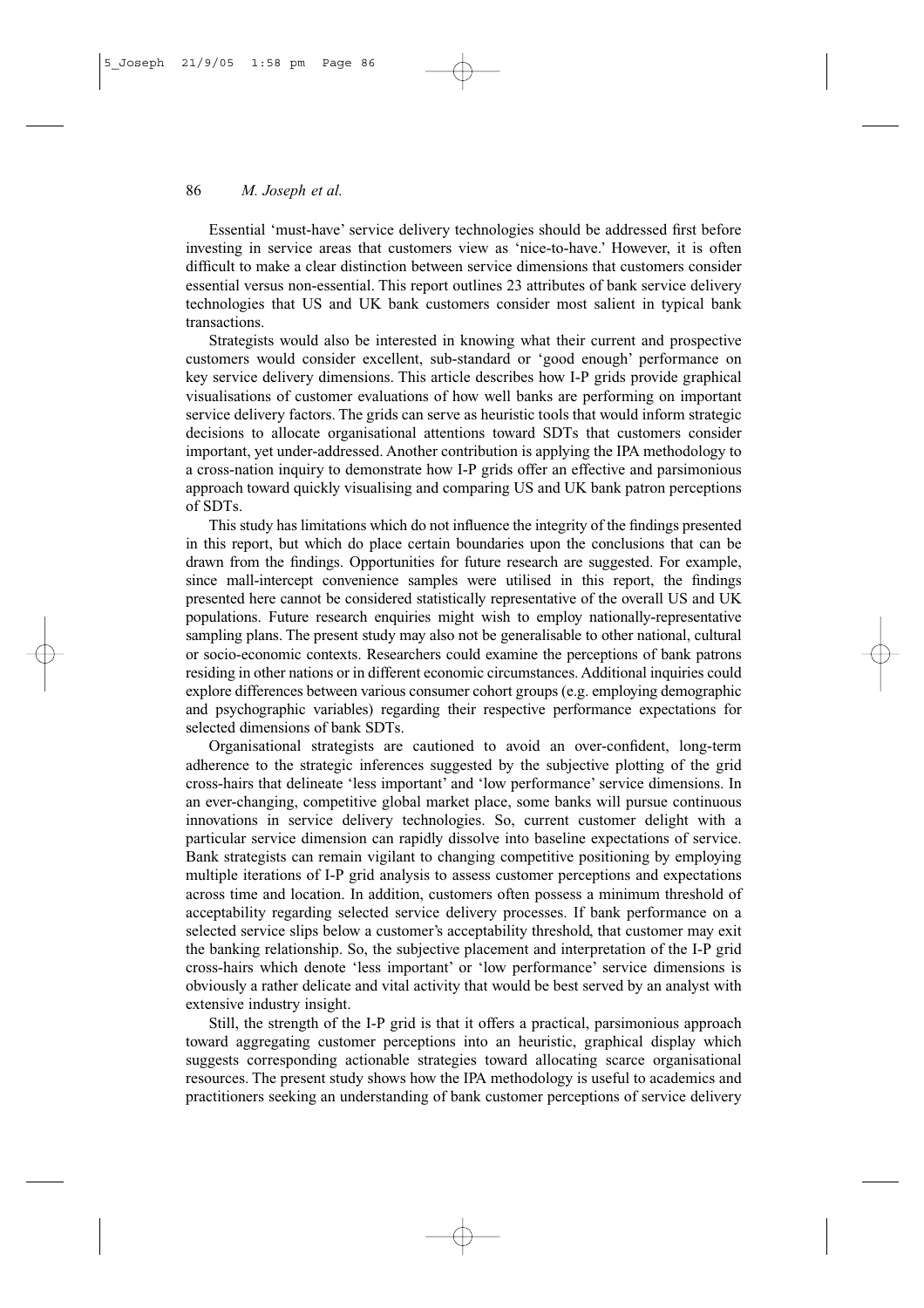technologies. The 23 dimensions of service delivery detailed in this report capture many of the technology-based service attributes that US and UK bank customers currently find important. So, this report offers a strong foundation to inform future endeavours to capture additional dimensions of customers' ever-changing desires and expectations for service performance, and then quickly adapt bank service delivery technology offerings to meet those changing desires.

#### **References**

- Albro, W. (1999) 'A strategy grid helps improve customer service', *Bank Marketing*, Vol. 31, No. 12 (December), p.36.
- Alstad, J. (2002) 'Use your service edge to your online advantage', *American Banker*, Vol. 167, No. 46, pp.1–3.
- Bateson, J. (1985) 'Perceived control and the service encounter', in *The Service Encounter; Managing Employees/Customer Interaction in Service Businesses*, J.A. Czepiel, C.A. Suprenant and M.R. Solomon, (Eds.), Lexington MA: Lexington Books.
- Byers, R. and Lederer, P. (2001) 'Retail bank service strategy: a model of traditional, electronic, and mixed distribution choices', *Journal of Management Information Systems*, Vol. 18, No. 2, pp.133–156.
- Cowles, D. and Crosby L. (1990) 'Consumer acceptance of interactive media', *The Services Industries Journal*, Vol. 10, No. 3, pp.521–540.
- Dabholkar, P. (1994) 'Technology based service delivery', *Advances in Services Marketing and Management*, Vol. 3, pp.241–271.
- Ennew, C.T., Reed, G.V. and Binks, M.R. (1993) 'Importance-performance analysis and the measurement of service quality', *European Journal of Marketing*, Vol. 27, No. 2, pp.59–70.
- Ford, C., Joseph, M. and Joseph, B. (1999) 'Importance-performance analysis as a strategic tool for service marketers: the case of service-quality perception of business students in New Zealand and the USA', *The Journal of Services Marketing*, Vol. 13, No. 2, pp.167–177.
- Hawes, J.M. and Rao, C.P. (1985) 'Using importance-performance analysis to develop health care marketing strategies', *Journal of Health Care Marketing*, Vol. 5, No. 4 (Fall), pp.19–25.
- Hermmasi, M., Strong, K. and Taylor, S. (1994) 'Measuring service quality for planning and analysis in service firms', *Journal of Applied Business Research*, Vol. 10, No. 4, pp.24–34.
- Joseph, M. and Stone, G. (2003) 'An empirical evaluation of US bank customer perceptions of the impact of technology on service delivery in the banking sector', *International Journal of Retail and Distribution Management*, Vol. 31, No. 4, pp.190–202.
- Joseph, M., McClure, C. and Joseph, B. (1999) 'Service quality in the banking sector: the impact of technology on service quality', *International Journal of Bank Marketing*, Vol. 17, No. 4, pp.182–191.
- Kohli, A.K. and Jaworski, B.J. (1990) 'Market orientation: the construct, research propositions, and managerial implications', *Journal of Marketing*, Vol. 54, April, pp.1–18.
- Ledingham, J. (1984) 'Are consumers ready for the information age?', *Journal of Advertising Research*, Vol. 24, No. 4, pp.31–37.
- Martilla, J.A. and James, J.C. (1977) 'Importance-performance analysis', *Journal of Marketing*, Vol. 41, January, pp.77–79.
- Motley, L.B. (1999) 'Customer surveys that work', *Bank Marketing*, Vol. 31, No. 12 (December), p.40.
- Narver, J.C. and Slater, S.F. (1990) 'The effect of a market orientation on business profitability', *Journal of Marketing*, Vol. 54, October, pp.20–35.